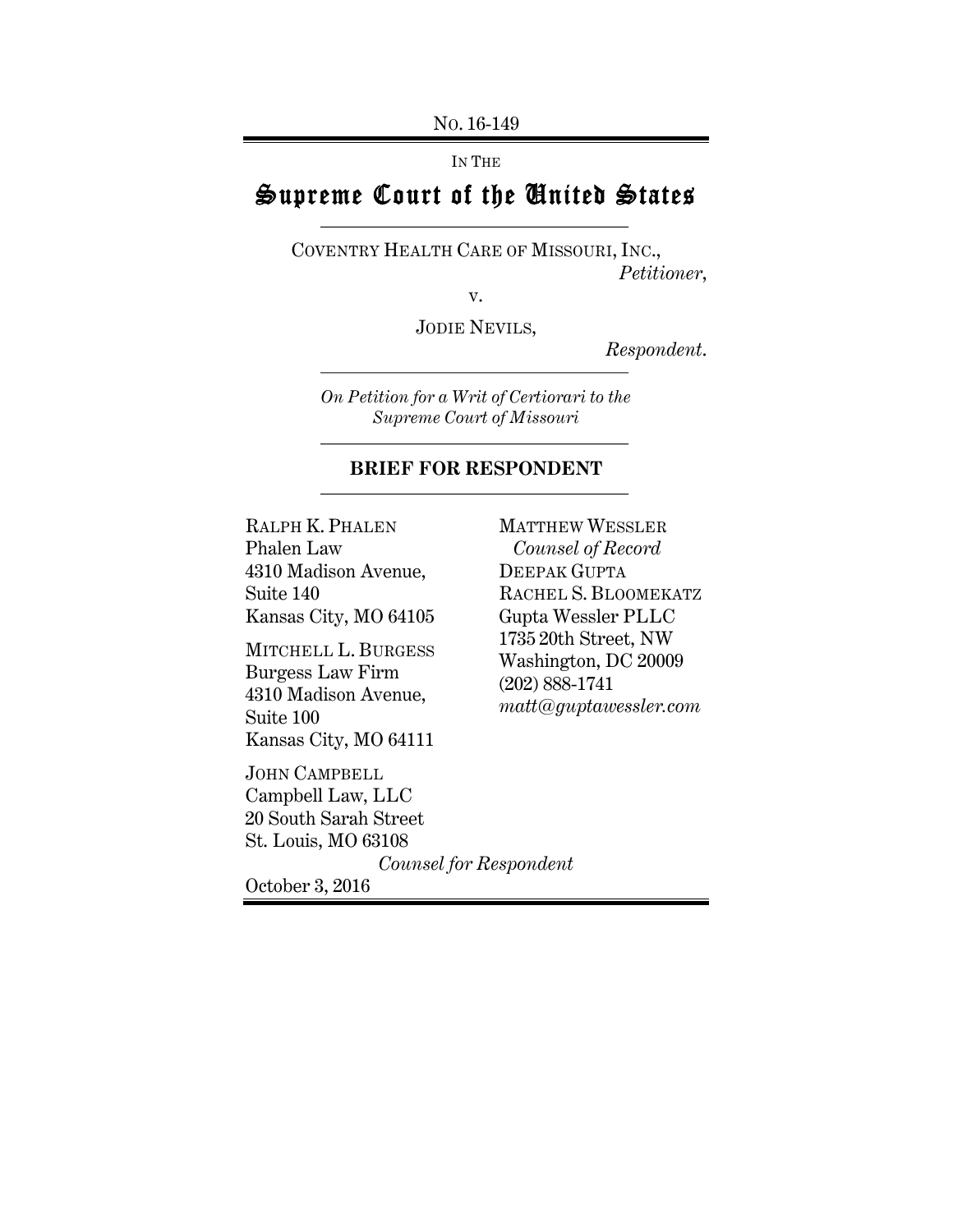## **QUESTIONS PRESENTED**

1. Whether FEHBA's express-preemption provision, 5 U.S.C. § 8902(m)(1), preempts state laws that restrict carriers from seeking subrogation or reimbursement pursuant to their FEHBA contracts.

2. Whether FEHBA's express-preemption provision, 5 U.S.C. § 8902(m)(1), violates the Supremacy Clause.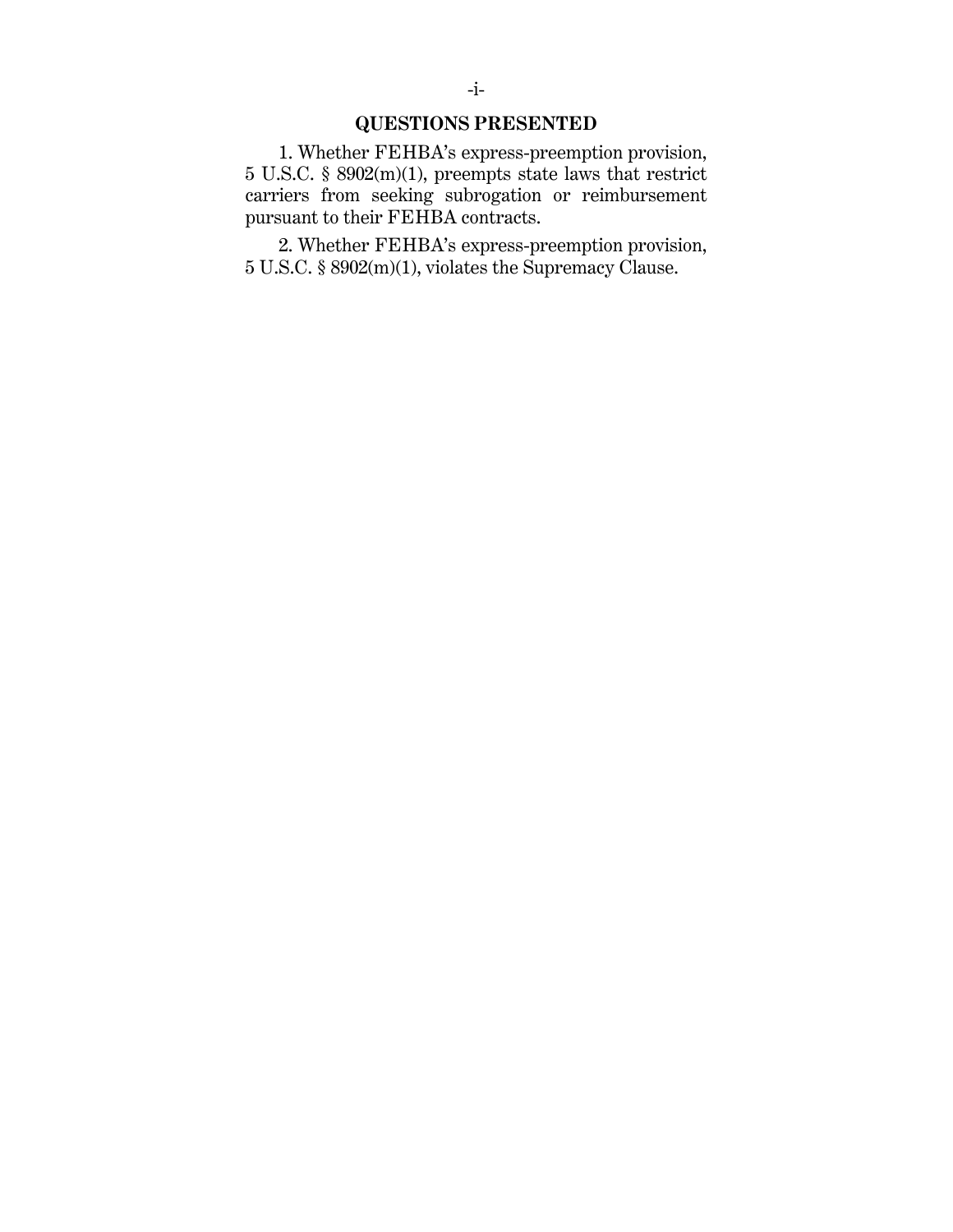# **TABLE OF CONTENTS**

| The lower courts' conflict over FEHBA<br>$\mathbf{L}$<br>preemption reflects fundamental<br>disagreements on questions of federalism |
|--------------------------------------------------------------------------------------------------------------------------------------|
| II. This case presents an optimal vehicle for                                                                                        |
| III. The Missouri Supreme Court's construction<br>of $\S$ 8902(m)(1) and constitutional analysis                                     |
| .29                                                                                                                                  |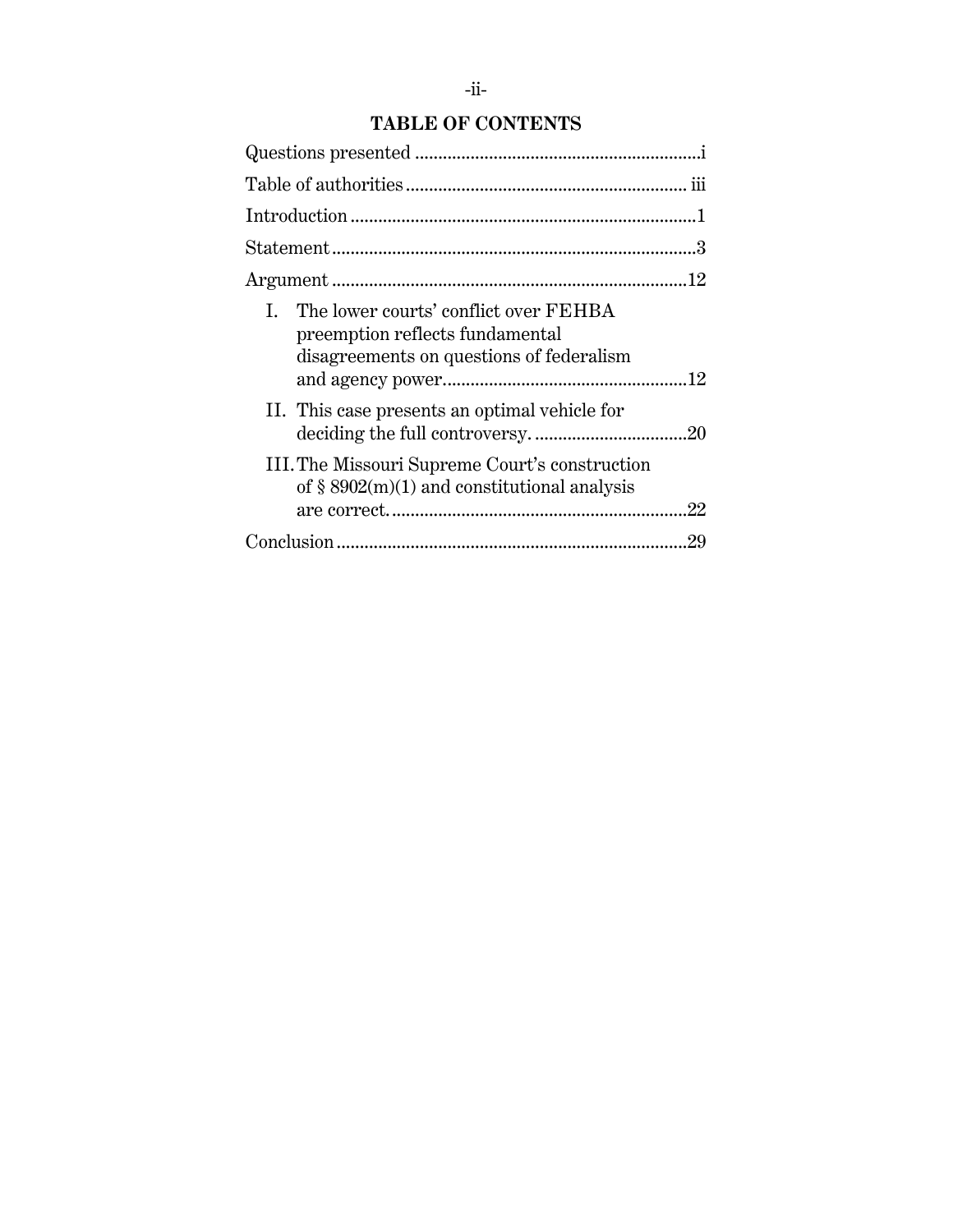## **TABLE OF AUTHORITIES**

| <b>Cases</b>                                                                    |
|---------------------------------------------------------------------------------|
| Aetna Life Insurance Co. v. Kobold,                                             |
| AKM LLC v. Secretary of Labor,                                                  |
| Altria Group, Inc. v. Good,                                                     |
| American Airlines, Inc. v. Wolens,                                              |
| American Insurance Association v.<br>Garamendi,                                 |
| Arthur D. Little, Inc. v. Commissioner of<br>Health and Hospitals of Cambridge, |
| Bates v. Dow Agrosciences, LLC,                                                 |
| Bell v. Blue Cross and Blue Shield of Oklahoma,                                 |
| Benton House, LLC v. Cook & Younts<br>Insurance, Inc.,                          |
| Bonito Boats, Inc. v. Thunder Craft Boats, Inc.,                                |
| Buckman Co. v. Plaintiffs' Legal Committee,                                     |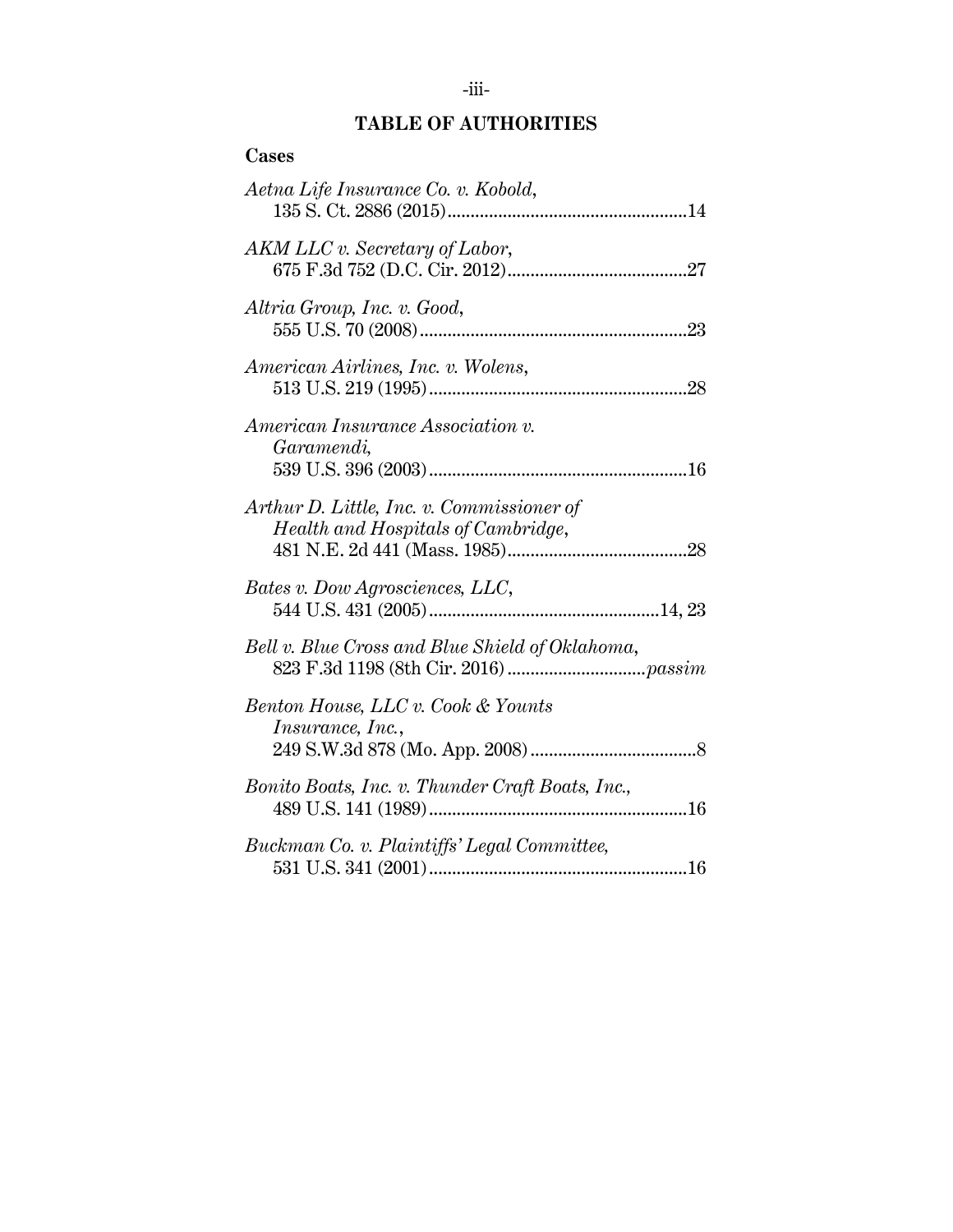| Carter v. Welles-Bowen Realty, Inc.,                                                          |
|-----------------------------------------------------------------------------------------------|
| Chamber of Commerce v. Whiting,                                                               |
| Chevron, U.S.A., Inc. v. Natural Resources<br>Defense Council, Inc.,                          |
| Cipollone v. Liggett Group, Inc.,                                                             |
| Commonwealth of Massachusetts v. U.S.<br>Department of Transportation,                        |
| Crosby v. National Foreign Trade Council,                                                     |
| CTS Corp. v. Waldburger,                                                                      |
| Edward J. DeBartolo Corp. v. Florida Gulf<br>Coast Building & Construction Trades<br>Council, |
| Empire HealthChoice Assurance, Inc. v.<br>McVeigh,                                            |
| <i>Empire HealthChoice Assurance, Inc. v.</i><br>McVeigh,                                     |
| Helfrich v. Blue Cross & Blue Shield<br>Association,                                          |
|                                                                                               |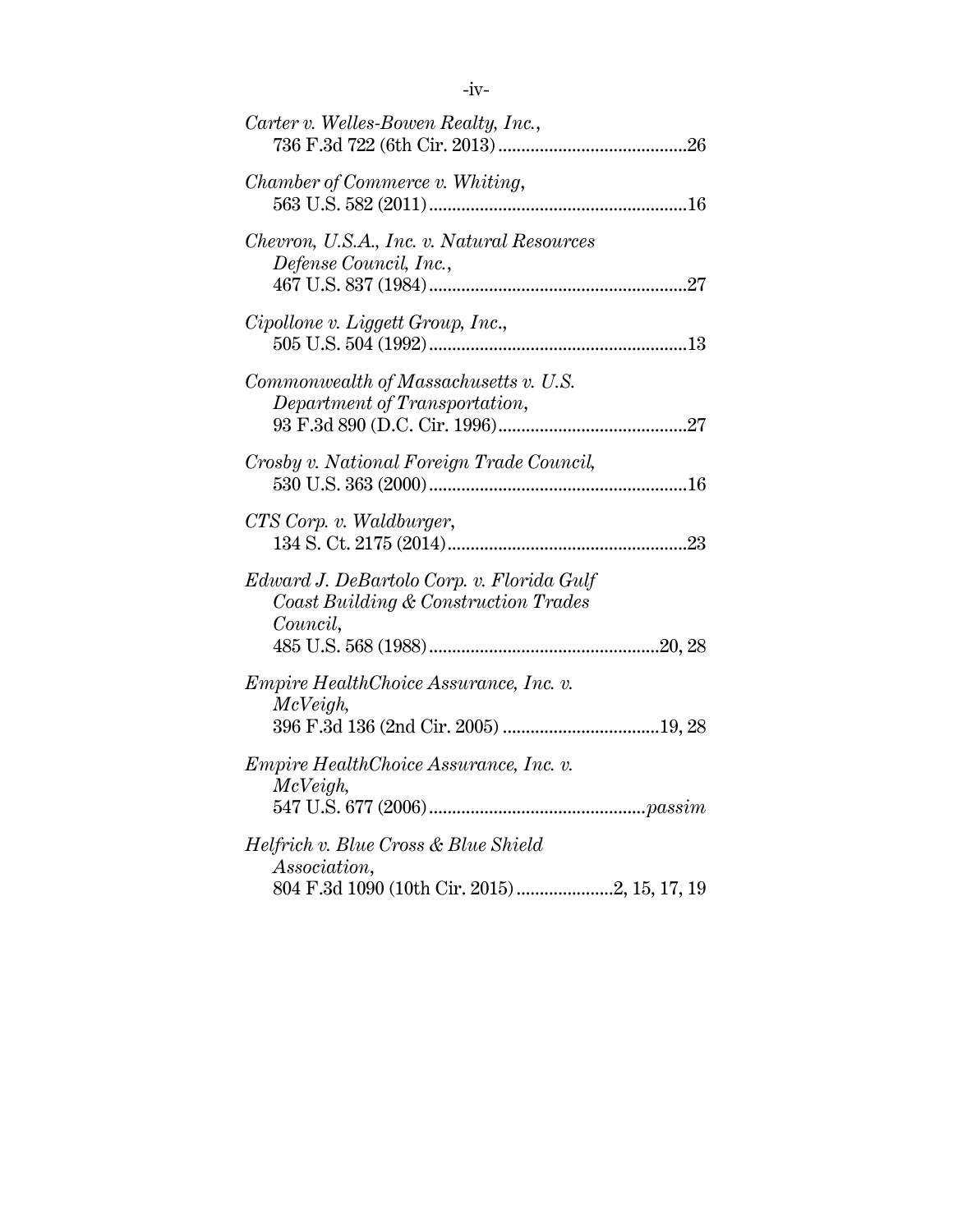| Kobold v. Aetna Life Insurance Co.,<br>309 P.3d 924 (Ariz. Ct. App. 2013)14, 17               |
|-----------------------------------------------------------------------------------------------|
| Kobold v. Aetna Life Insurance Co.,                                                           |
| Lopez-Munoz v. Triple-S Salud, Inc.,                                                          |
| Maryland v. Louisiana,                                                                        |
| Medtronic, Inc. v. Lohr,                                                                      |
| Michigan v. EPA,                                                                              |
| New York State Conference of Blue Cross &<br>Blue Shield Plans v. Travelers Insurance<br>Co., |
| Smiley v. Citibank (S. Dakota), N.A.,                                                         |
| Sprietsma v. Mercury Marine,                                                                  |
| U.S. West, Inc. v. FCC,                                                                       |
| United States v. Locke,                                                                       |
| United States v. Yazell,                                                                      |
| Wyeth v. Levine,                                                                              |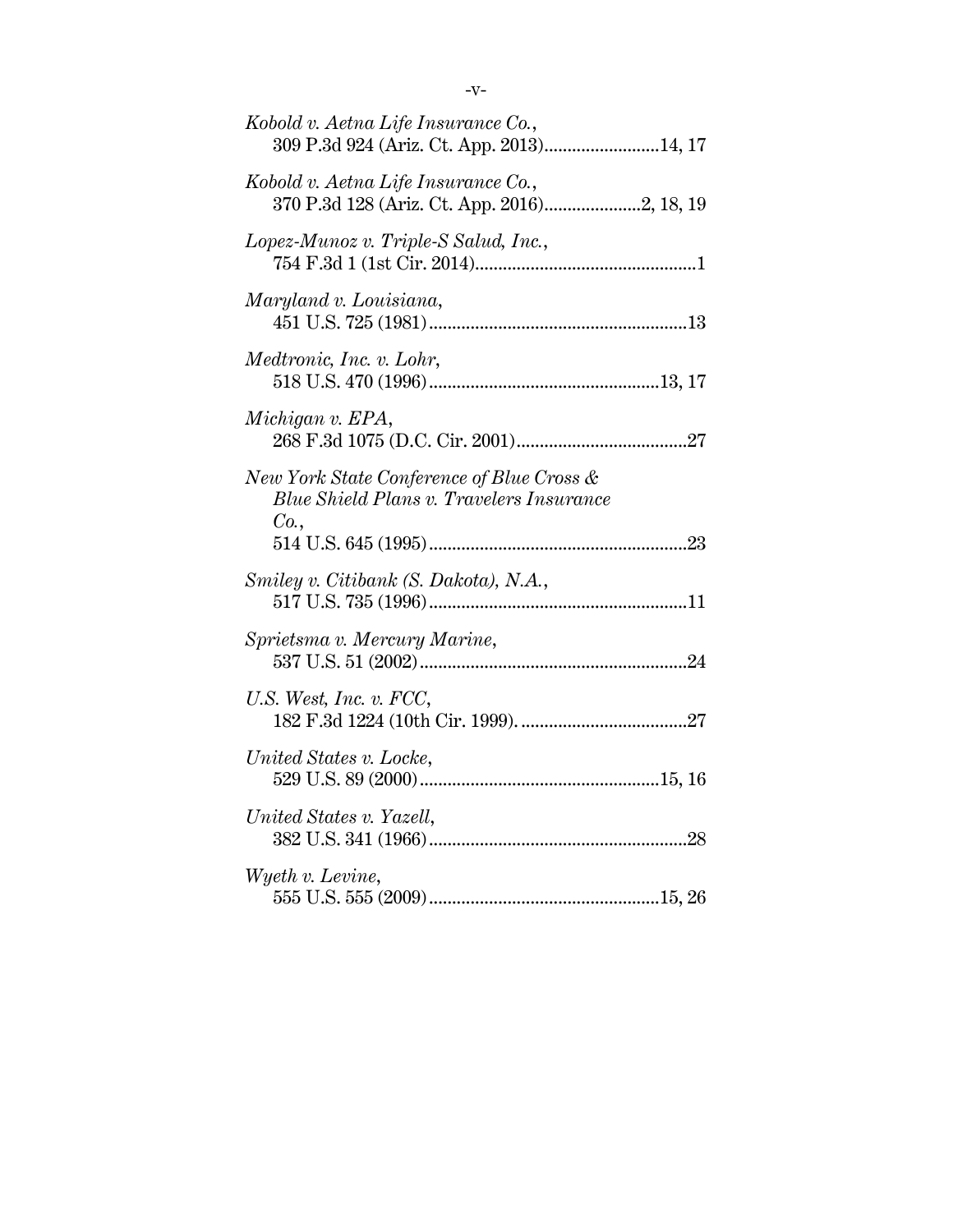## **Statutes**

| Federal Employees Health Benefit Act,                                                                                                                                          |
|--------------------------------------------------------------------------------------------------------------------------------------------------------------------------------|
|                                                                                                                                                                                |
|                                                                                                                                                                                |
| Legislative materials                                                                                                                                                          |
|                                                                                                                                                                                |
|                                                                                                                                                                                |
|                                                                                                                                                                                |
| <b>Regulatory materials</b>                                                                                                                                                    |
|                                                                                                                                                                                |
|                                                                                                                                                                                |
| OPM, Final Rule, Federal Employees Health<br>Benefits Program; Subrogation and<br>Reimbursement Recovery,                                                                      |
| Report of the Comptroller General of the United<br>States, B-164562, Conflicts Between State<br>Health Insurance Requirements and<br>Contracts of the Federal Employees Health |
| <b>Constitutional provisions</b>                                                                                                                                               |
|                                                                                                                                                                                |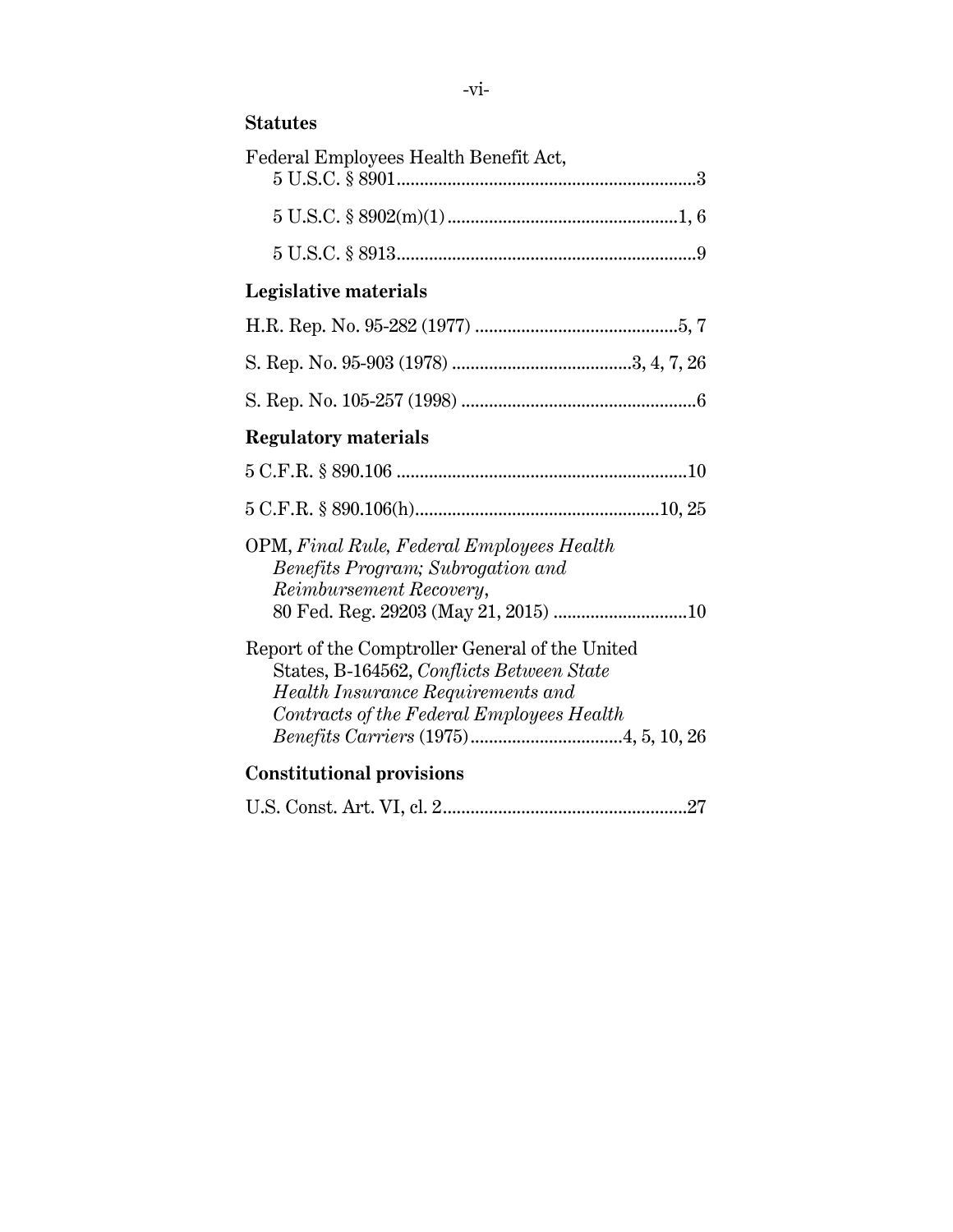#### **INTRODUCTION**

Though centered on a preemption clause in a littleknown federal statute, the Federal Employee Health Benefits Act (FEHBA),  $5 \text{ U.S.C. }$   $8\,902 \text{(m)}$ (1), this case implicates fundamental questions about federalism and an agency's power to expand its preemptive reach. Coventry Health Care argues that FEHBA preempts state laws prohibiting insurance carriers from bringing repayment or subrogation claims against tort victims. But FEHBA only preempts state laws that "relate to the nature, provision, or extent of coverage or benefits." *Id.* And, as both this Court and the Office of Personnel Management (OPM) have recognized, the text of FEHBA's preemption clause is ambiguous on the question whether it blocks state repayment and subrogation laws. *See Empire HealthChoice Assurance, Inc. v. McVeigh,* 547 U.S. 677, 697 (2006); Br. of U.S. as Amicus Curiae at 18, *Nevils v. Group Health Plan*, 492 S.W.3d 918 (Mo. 2016) (addressing § 8902(m)(1)'s "preexisting ambiguity").

This is the second time this case has come before the Court. After the Missouri Supreme Court initially refused to allow FEHBA's ambiguous preemption clause to trample state law, Coventry petitioned for certiorari. Nevils opposed that petition, arguing then that the question of FEHBA's preemptive reach was undeveloped—as was any split. At the time, no other state high court or federal circuit had considered the issue in light of *McVeigh*—the "beacon" by which courts must "steer" in this arena. *Lopez-Munoz v. Triple-S Salud, Inc.*, 754 F.3d 1, 7 (1st Cir. 2014). Other factors also cut against review: the Solicitor General had yet to weigh in, and OPM had not yet injected itself into the fray by passing an unprecedented formal regulation designed to leverage textual ambiguity (and *Chevron* deference) to override a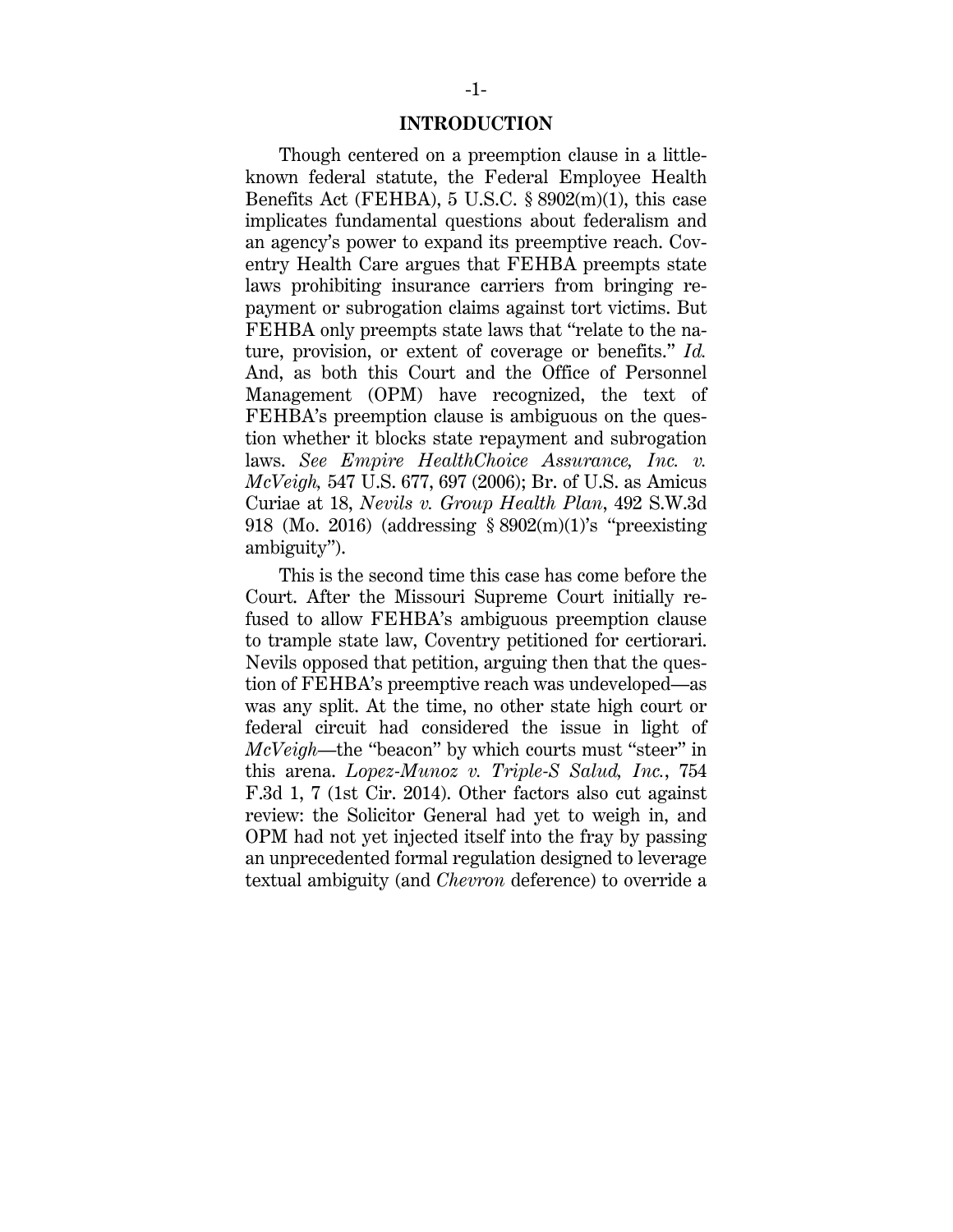court's interpretation of an express-preemption clause. There was also no reason to disturb the Missouri Supreme Court's opinion; it hewed closely to *McVeigh* and was grounded in sound principles of statutory construction.

Although the Missouri Supreme Court's decision remains sound, Nevils recognizes that other factors bearing on certiorari have changed. Since the last petition, three more appellate courts have confronted the preemption question and, based on a kaleidoscope of rationales, have concluded that state law must yield to provisions in private insurance contracts. *See Bell v. Blue Cross and Blue Shield of Okl.*, 823 F.3d 1198 (8th Cir. 2016); *Kobold v. Aetna Life Ins. Co.*, 370 P.3d 128 (Ariz. Ct. App. 2016) ("*Kobold II*"); *Helfrich v. Blue Cross & Blue Shield Ass'n*, 804 F.3d 1090 (10th Cir. 2015). Moreover, OPM's express-preemption rule has now become final, squarely implicating this Court's unsettled law over whether an agency may ever receive *Chevron* deference for its interpretation of the scope of an expresspreemption clause.

As a result, Nevils concedes that the question presented is now certworthy. In particular, the divergence between the Missouri Supreme Court here and the Eighth Circuit in *Bell* creates an untenable conflict between state and federal courts in the same state. And opposing views from the Tenth Circuit and the Arizona Court of Appeals trigger substantially greater geographic uncertainty over FEHBA preemption. Given the conflicting decisions, Nevils recognizes that, even if Coventry's petition is denied here, these questions could be decided in another case and jeopardize any future recovery for Nevils and the putative class that he represents.

This case, moreover, is admittedly the best vehicle available for finally resolving the important matters im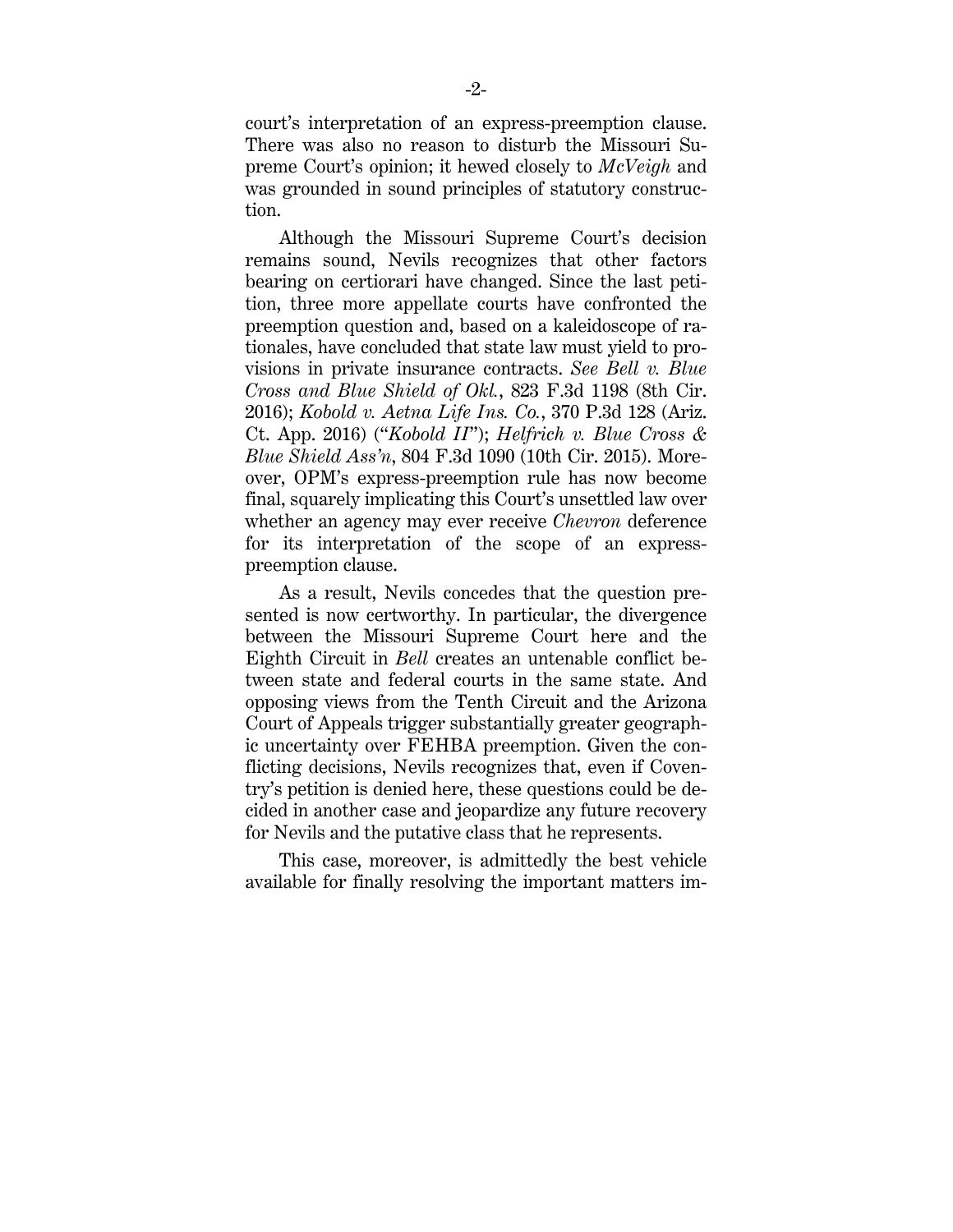plicated by FEHBA's "puzzling" preemption clause, *McVeigh*, 547 U.S. at 680, and OPM's *Chevron*-driven gambit to squelch state law through bureaucratic fiat. Unlike any of the other cases, the Missouri Supreme Court here reached every possible issue. It held that § 8902(m)(1) does not preempt Missouri's antisubrogation law as a matter of statutory construction and, in the alternative, ruled that  $\S 8902(m)(1)$  unconstitutionally violates the Supremacy Clause. And it also rejected OPM's bid to turn *Chevron* deference into a tool for dismantling state law. This is the only live case presenting all three issues.

Accordingly, if the Court is inclined to grant certiorari to resolve the split over FEHBA preemption, Nevils acknowledges that this would be a superior vehicle. But make no mistake: The Missouri Supreme Court has twice gotten it right. In *McVeigh*, this Court deemed FEHBA's preemption clause "puzzling" and "unusual" it is not only ambiguous but also "declares no federal law preemptive," instead purporting to vest private insurance contracts with the power to preempt state law. 547 U.S. at 697-98. For these reasons, the Court stressed that the clause "warrants cautious interpretation" and demands a "modest reading." *Id*. at 697-98. The Missouri Supreme Court did just that.

#### **STATEMENT**

**1**. In 1959, Congress enacted the Federal Employee Health Benefit Act (FEHBA), 5 U.S.C. § 8901 *et seq.*, to establish a program for administering health benefits to federal employees. From its inception, Congress intended the program to work alongside state law. In recognition that "[a]ll states regulate the health insurance business in various and varying ways," S. Rep. No. 95-903, at 7 (1978), Congress intentionally did "not design[]" the federal program "to regulate the insurance business or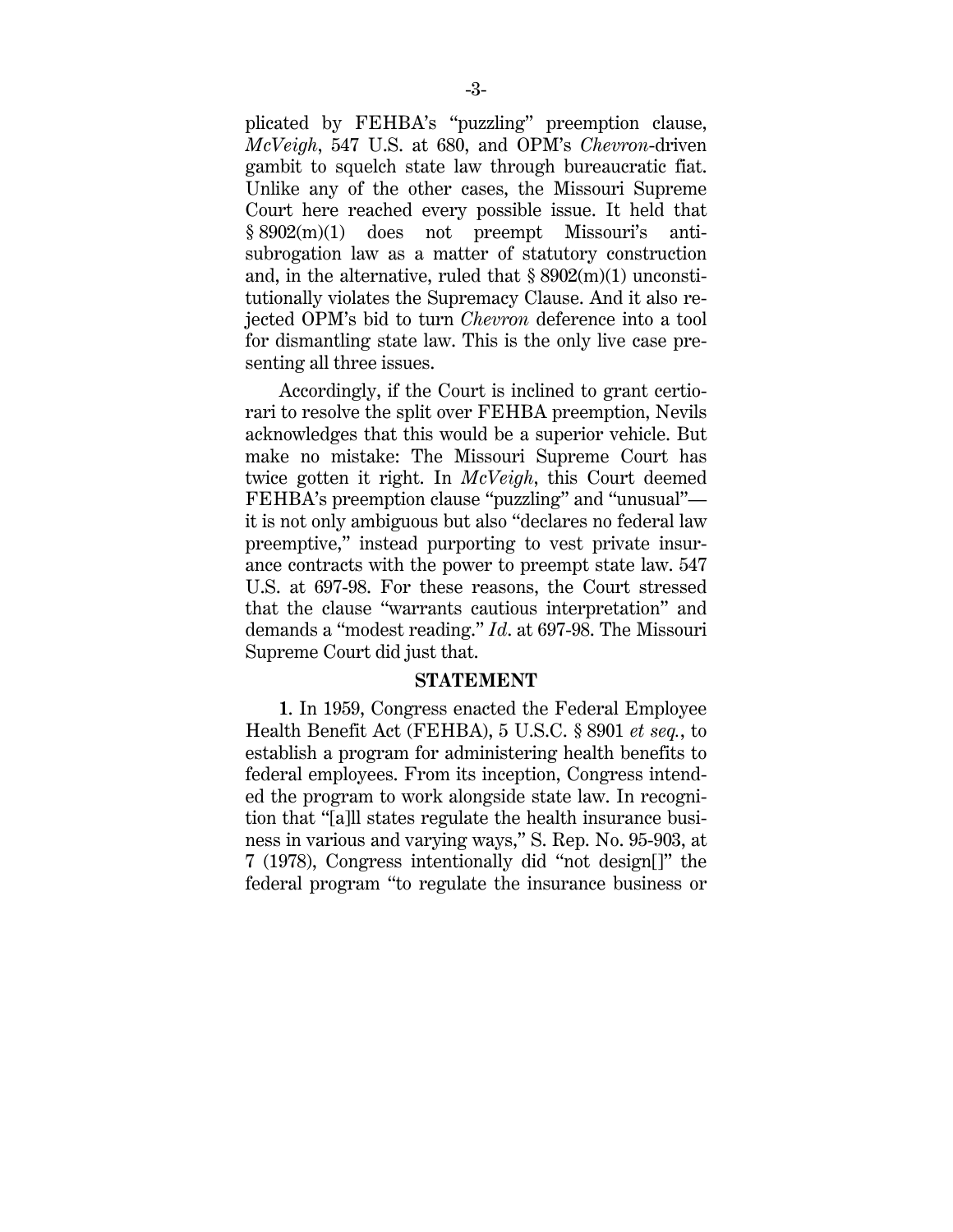override any State regulatory scheme." Report of the Comptroller General of the United States, B-164562, *Conflicts Between State Health Insurance Requirements and Contracts of the Federal Employees Health Benefits Carriers* 15 (1975) (hereinafter "Comptroller Report"). Instead, states continued to hold the "authority to both regulate and tax" those health insurance carriers who participated in the federal program. *Id.* Congress made sure that FEHB carriers well understood their state-law compliance obligations. In a 1970 conference report, it recommended that OPM—then known as the U.S. Civil Service Commission, or CSC—"take appropriate action to inform carriers that the fact that they are administering a Federal contract is no reason for circumventing compliance with applicable State laws." *Id.* at 16.

FEHBA's dual-regulatory design worked well. During the law's "early years," carriers had "few if any problems" complying with both federal and state requirements. S. Rep. No. 95-903, at 7. But in the mid-1970s some states began mandating health-insurance coverage for certain "kinds of benefits and medical practitioners"—"chiropractic[] services" or acupuncture, for instance—not typically covered by FEHB carriers. *See id.* at 2-4. These laws "presented serious problems" for FEHB carriers because they "placed carriers in serious jeopardy of loss of their license in a state unless they were to approve a payment" for a specific type of coverage "not provided under [a FEHB] contract but required by state law." *See id.* at 7.

To address this tension, the carriers urged CSC to act—insisting that the agency "issue a regulation restricting the applicability of State law to FEHB contracts." Comptroller Report at 15. The agency refused. First, it made clear that its "position has been that 'the States have the authority to both regulate and tax health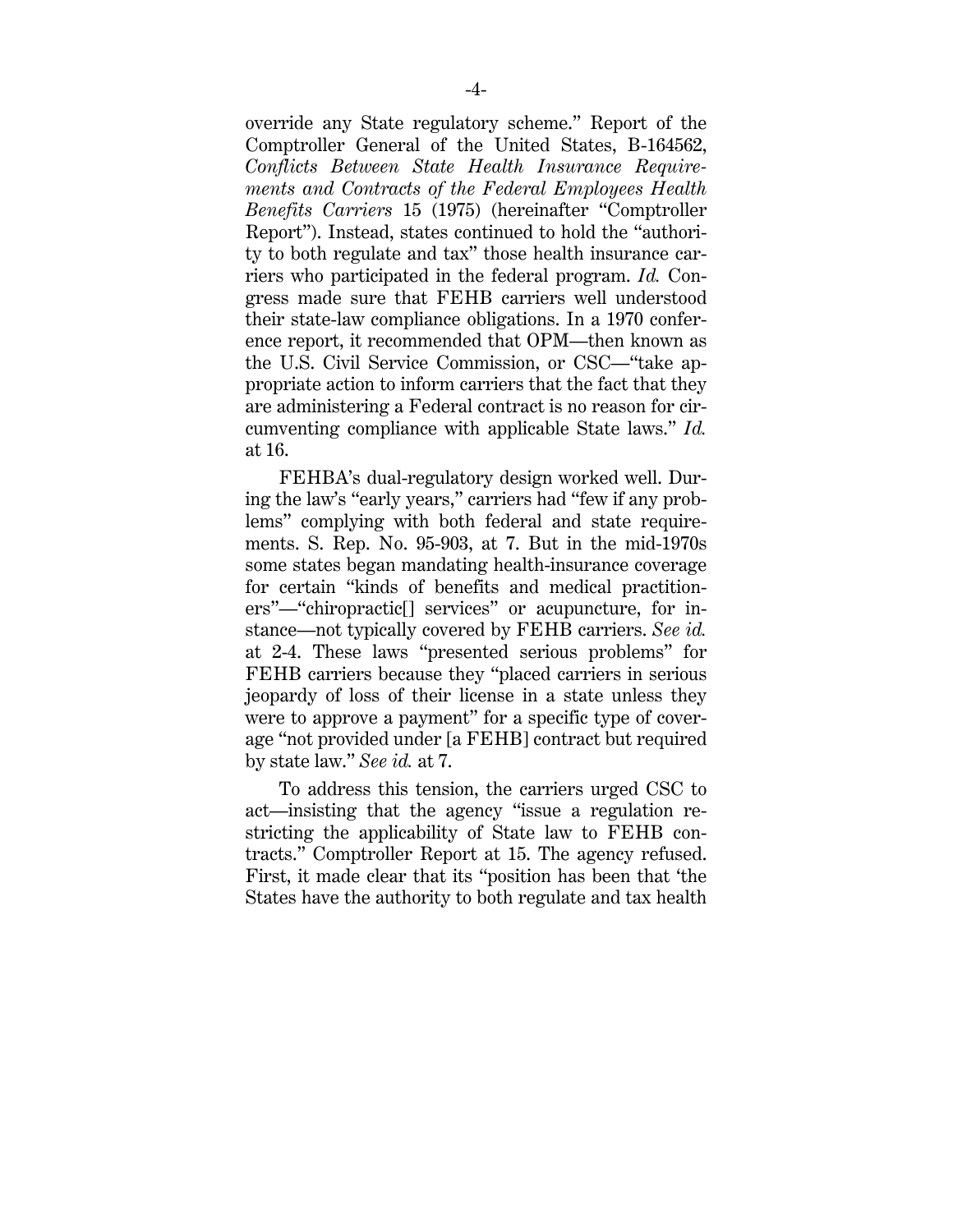insurance carriers operating under [FEHBA].'" *Id.* It therefore told carriers that (1) "the FEHB Act was not designed to regulate the insurance business or to override any State regulatory scheme," and (2) "no legal basis exists for CSC to issue a regulation restricting the applicability of State laws to FEHB contracts." *Id.* The agency's lawyers informed the carriers that they did "not agree[]" that "the FEHB Act is exempt from State regulation." *Id.* To the contrary, as CSC's Deputy General Counsel explained, "the legislative history of the FEHB Act . . . indicates that State law should be controlling." *Id.* at 16; *see also id.* at ii (noting that the agency "has consistently taken the position that the States have the authority to regulate [FEHB carrier] plans").

Nevertheless, the agency understood the problem confronting FEHB carriers. These concerns led the Comptroller General (with CSC's blessing) to ask Congress to "consider legislation to clarify its intent as to whether State requirements should be permitted to alter terms of contracts negotiated pursuant to [FEHBA]." *Id.* at 17. Although CSC believed that, standing alone, FEHBA might be capable of "preempt[ing] State and local laws" "based on the Supremacy Clause," it advised Congress that "enforcement of this preemption policy" is not "necessary or desirable." H.R. Rep. No. 95-282, at 3 (1977). Instead, it recommended that Congress adopt a narrower express-preemption provision that "has more limited applicability." *Id.* Such a provision would, in the agency's view, "provide an immediate and permanent statutory solution to the problem of maintaining uniformity of benefits to all enrollees in [FEHB plans]." *Id.* at 3.

In 1978, Congress responded by adding a narrow express-preemption provision to FEHBA: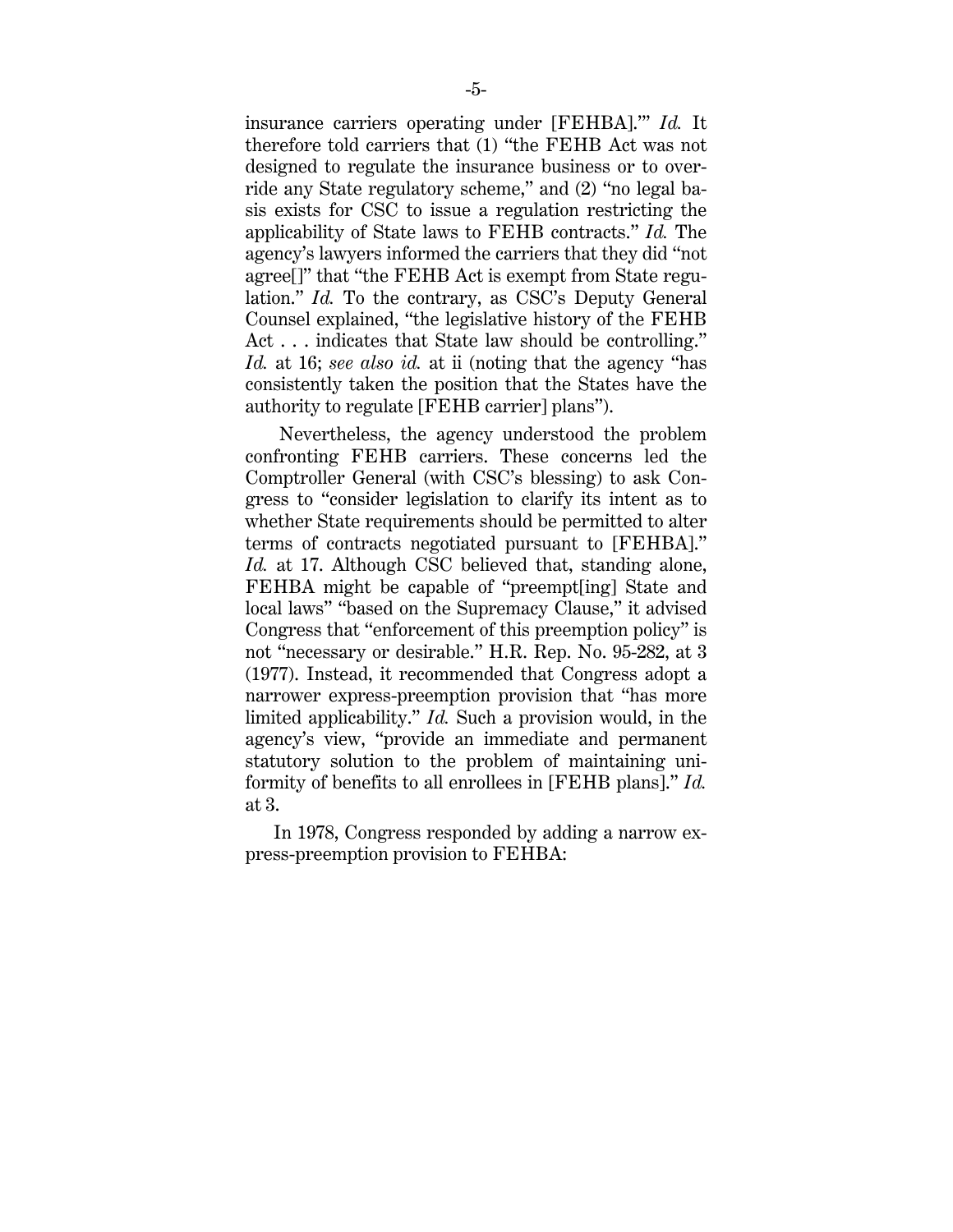The provisions of any contract under [FEHBA] which relate to the nature or extent of coverage or benefits (including payments with respect to benefits) shall supersede and preempt any State or local law, or any regulation issued thereunder, which relates to health insurance or plans to the extent that such law or regulation is inconsistent with such contractual provisions.

5 U.S.C. § 8902(m)(1). The provision was then amended in 1998 to clarify that states could not limit the types of health care organizations that FEHBA carriers could use to provide benefits. *See* S. Rep. No. 105-257, at 15 (1998) ("These changes would affect states that have requirements governing what types of organizations can provide health care when those requirements are different from those under federal contracts."). In its current form, the clause states:

The terms of any contract under [FEHBA] which relate to the nature, provision, or extent of coverage or benefits (including payments with respect to benefits) shall supersede and preempt any State or local law, or any regulation issued thereunder, which relates to health insurance or plans.

5 U.S.C. § 8902(m)(1).

In amending FEHBA to include this provision, Congress explained its intent: Because FEHBA did not give CSC "clear authority to issue regulations restricting the application of state laws when their provisions parallel the provisions in the [agency's] health benefits contracts," the express-preemption clause would "guarantee[] that the provisions of health benefits contracts made under [FEHBA] concerning benefits or coverage[] would preempt any state and/or local insurance laws and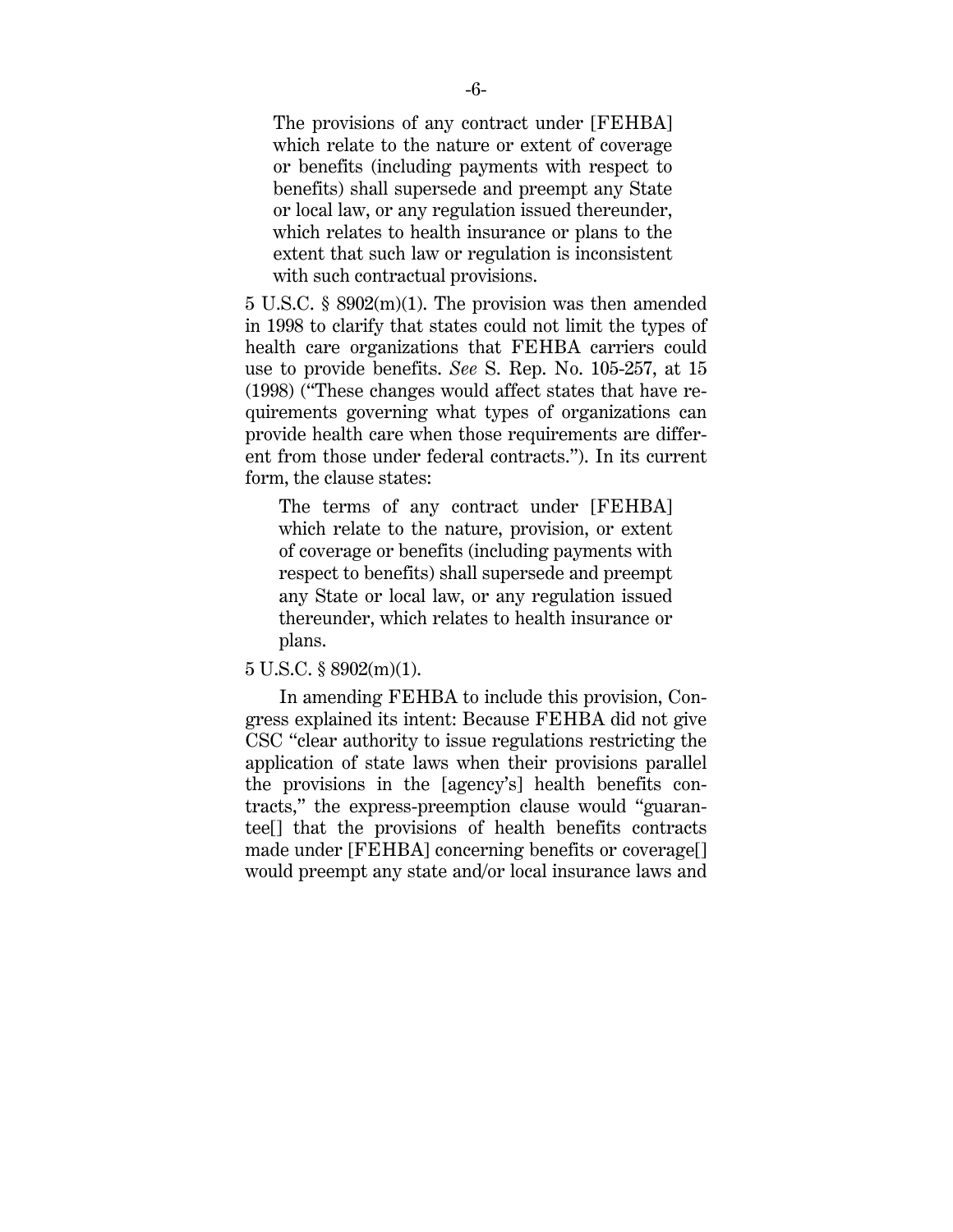regulations which are inconsistent with such contracts." S. Rep. No. 95-903 at 4.

In Congress's view, "[s]uch a preemption [clause]" was nevertheless "purposely limited and [would] not provide insurance carriers under the program with exemptions from state laws and regulations governing other aspects of the insurance business." *Id.*; *see also* H.R. Rep. No. 95-282 at 4-5 ("The effect of this amendment is to preempt the application of State laws or regulations which specify types of medical care, providers of care, extent of benefits, coverage of family members, age limits for family members, or other matters relating to health benefits or coverage when such laws or regulations conflict with the provisions of contracts under [FEHBA].").

**2.** As a federal employee, Respondent Jodie Nevils participated in a plan with Coventry serving as Nevils's OPM-approved medical insurance carrier. Pet. App. 2a. On November 2, 2006, Nevils was injured in an automobile accident. *Id.* at 16a. He received medical treatment for his injuries and, consistent with its obligations under the contract, Coventry paid the resulting bills. *Id.* At the time of Nevils's injuries, Coventry's OPM-approved contract directed it to "seek reimbursement or subrogation when an insured obtains a settlement judgment against a tortfeasor for payment of medical expenses." *Id.* at 45a.

After Nevils recovered from his injuries, he initiated a tort action against the negligent driver who caused the accident. The parties reached a settlement. *Id.* at 16a. Coventry (through its agent) then asserted a lien on the settlement funds for the medical bills it paid—a total of \$6,592.24. *Id*. And Nevils paid the reimbursement amount to Coventry. *Id.* 

In February 2011, Nevils filed suit in Missouri state court against Coventry, on behalf of himself and others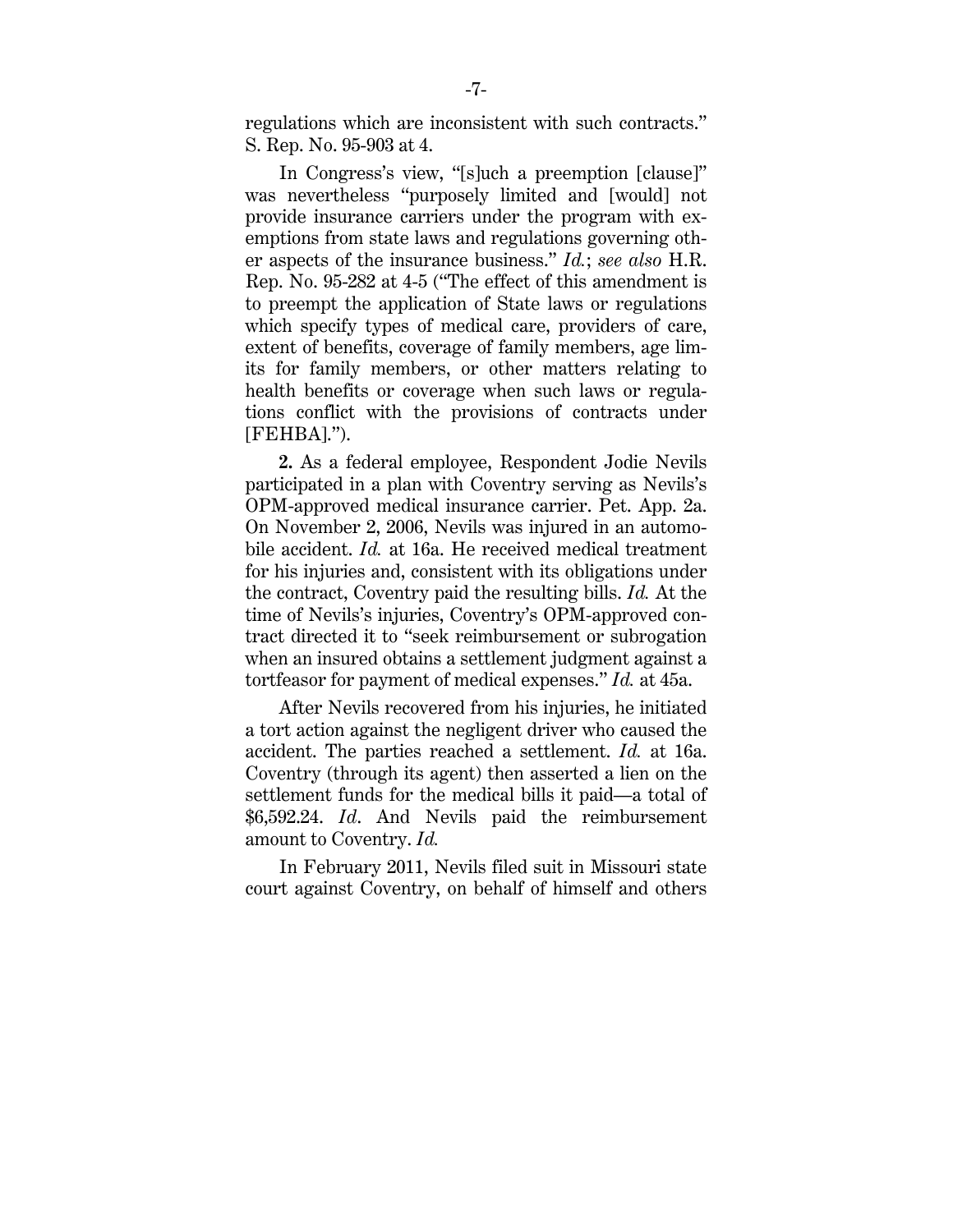similarly situated, alleging that the insurer had improperly obtained reimbursement for medical benefits it paid because Missouri law prohibited its health insurers from demanding reimbursement from the settlement recoveries of injury victims. *Id.* at 29a-30a, 31a-32a; *see Benton House, LLC v. Cook & Younts Ins., Inc.*, 249 S.W.3d 878, 882 (Mo. App. 2008). Coventry defended the suit by arguing that FEHBA's preemption clause,  $\S 8902(m)(1)$ , preempts Missouri law.

**3.** The Missouri Supreme Court rejected Coventry's broad reading of  $\S 8902(m)(1)$  and held that FEHBA does not preempt Missouri's state law prohibiting subrogation or reimbursement. The court's starting place was this Court's decision in *McVeigh*. Pet. App. 48a. As the Missouri Supreme Court explained, *McVeigh* "recognized that the FEHBA preemption clause is subject to plausible, alternate interpretations" on the question whether it preempts state laws that limit reimbursement or subrogation. *Id.* at 49a (citing *McVeigh*, 546 U.S. at 697). One could read the contract's reimbursement clause "as a condition or limitation on 'benefits' received by a federal employee," making the clause a "'contract term[] relating to coverage or benefits' and 'payments with respect to benefits,' thus falling within § 8902(m)(1)'s compass." *McVeigh*, 547 U.S. at 697. (alterations omitted). "On the other hand," the Court explained, " $\S 8902(m)(1)$ 's words may be read to refer to contract terms relating to the *beneficiary's* entitlement (or lack thereof) to Plan payment for certain health-care services he or she has received, and not to terms relating to the carrier's postpayments right to reimbursement." *Id.* Given this ambiguity, the Missouri Supreme Court applied the presumption against preemption, and declined to displace Missouri's historic power over insurance and tort law. *Id* at 51a, 54a.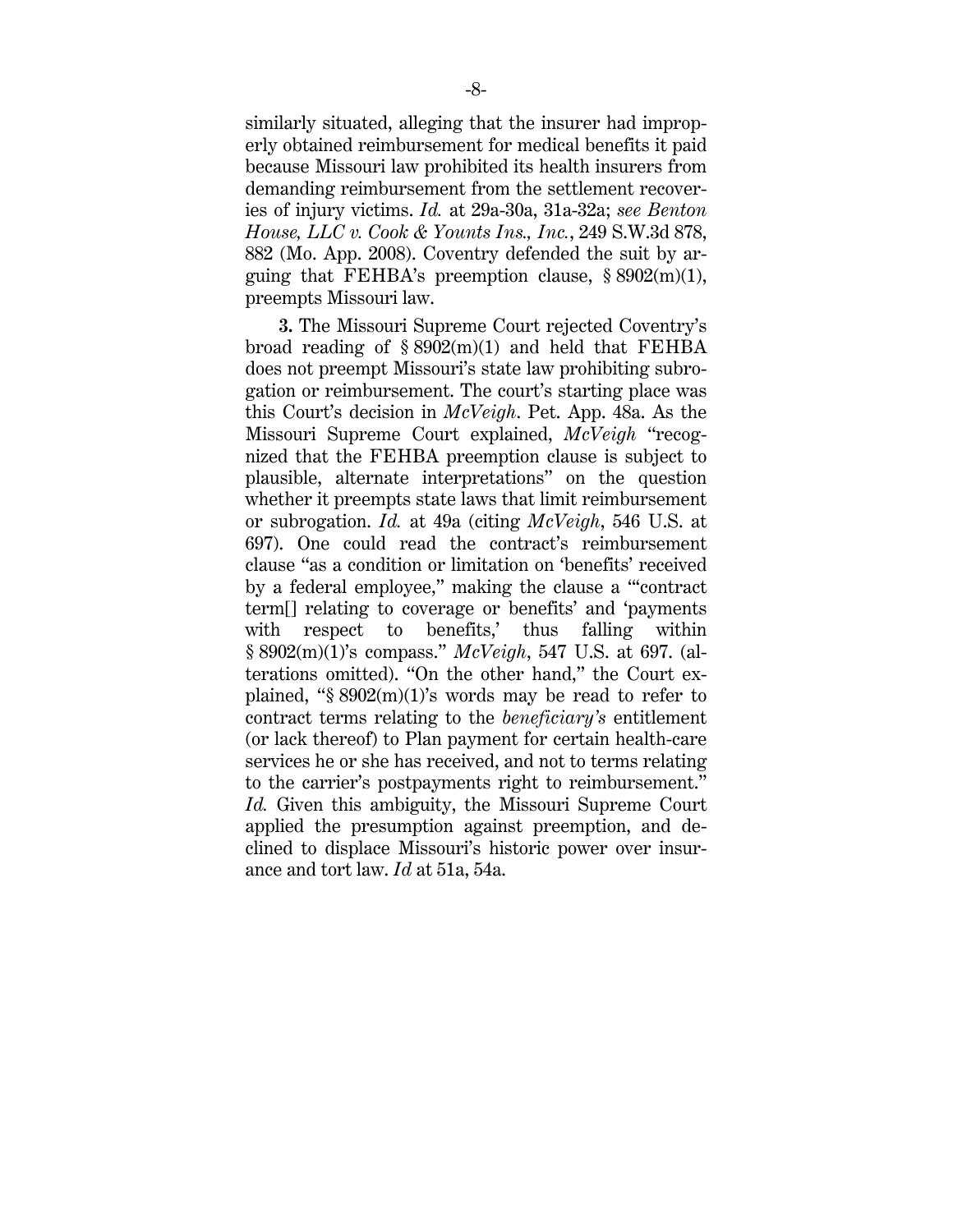The court further held that its narrow reading of § 8902(m)(1) comported with well-established practice in insurance law. *Id.* at 53a. The "subrogation provision in favor of [Coventry] creates a contingent right to reimbursement and bears no immediate relationship to the nature, provision or extent of Nevis' insurance coverage and benefits," as required for FEHBA preemption. *Id.*  Indeed, it noted, "Nevils would have been entitled to the same benefits had he never filed suit to recover damages for his injuries." *Id*. So subrogation and repayment may affect the parties' "net financial position *after* the provision of benefits," but it does not "affect the scope of coverage or the receipt of benefits." *Id*.

Judge Wilson, joined by Judge Breckenridge, concurred in the judgment. They concluded that "the preemption language in  $\S 8902(m)(1)$  is not a valid application of the Supremacy Clause" and, "as a result, it has no effect." *Id*. at 56a. Reading § 8902(m)(1)'s plain language, they reasoned that Congress "plainly intended" to give the terms in Coventry's *contract* preemptive effect. *Id.* at 65a. But the "supremacy clause assigns primacy solely to federal *law*" and not to contracts later negotiated by federal agencies and private parties. *Id.* at 67a. "The idea that Congress claims the power to authorize the executive branch and private insurance companies to negotiate contract terms that Congress decrees sight unseen—shall 'preempt and supersede' state law is such an unprecedented and unjustified intrusion on state sovereignty that it almost defies analysis." *Id*. at 66a.

Coventry petitioned for certiorari.

**4.** While Coventry's petition was pending, OPM jumped into the fray. Purporting to exercise its power under FEHBA's generic grant of agency authority to "prescribe regulations necessary to carry out this chapter," 5 U.S.C. § 8913, OPM issued a regulation directly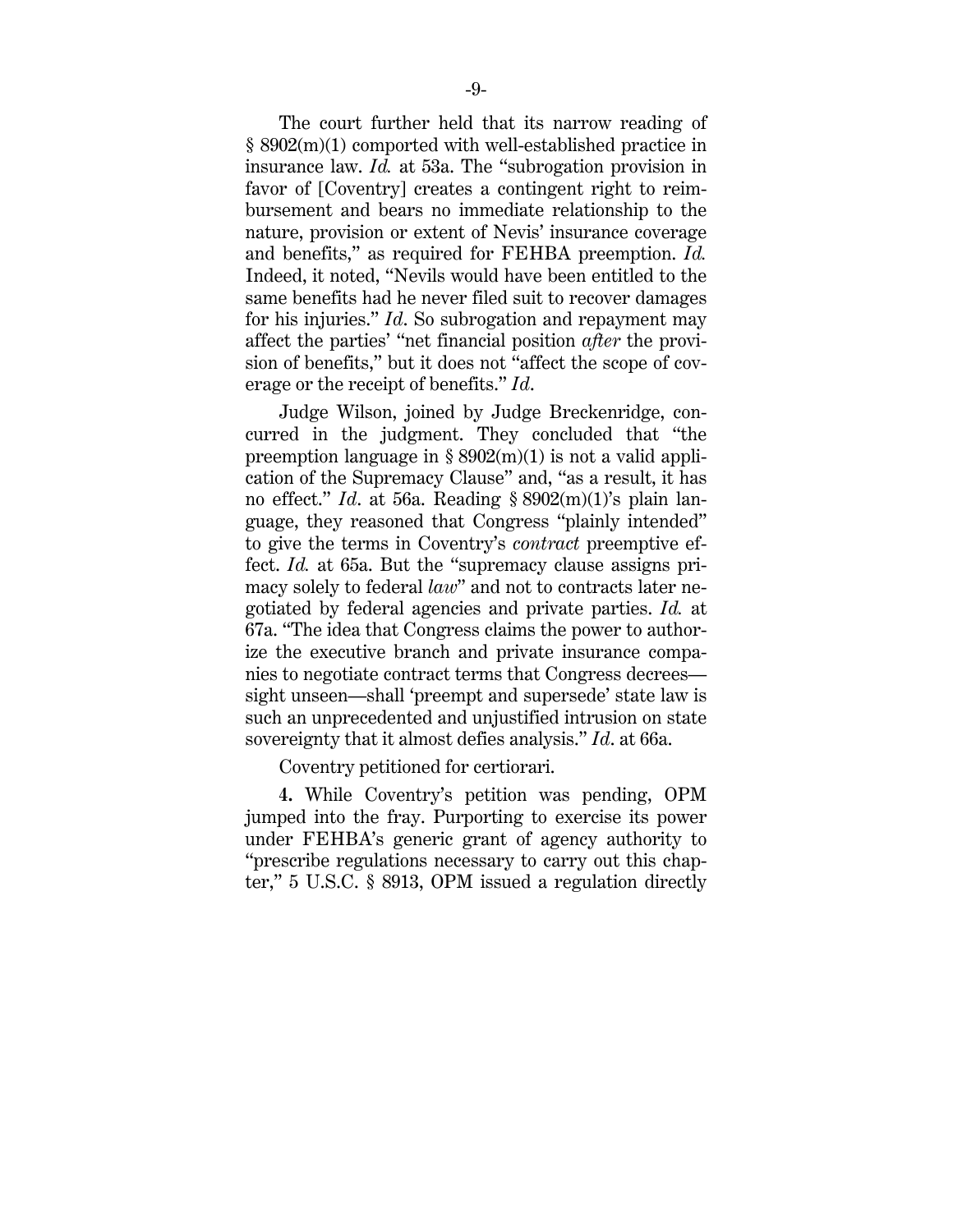targeting the preemption issue in this case. *See* 5 C.F.R. § 890.106. In its final rule, the agency expansively interpreted FEHBA's preemption clause to preclude state subrogation and reimbursement laws. *See* OPM, *Final Rule, Federal Employees Health Benefits Program; Subrogation and Reimbursement Recovery*, 80 Fed. Reg. 29203 (May 21, 2015); 5 C.F.R. § 890.106(h). The new regulation provides:

A carrier's rights and responsibilities pertaining to subrogation and reimbursement under any FEHB contract relate to the nature, provision, and extent of coverage or benefits (including payments with respect to benefits) within the meaning of 5 U.S.C. 8902(m)(1). These rights and responsibilities are therefore effective notwithstanding any state or local law, or any regulation issued thereunder, which relates to health insurance or plans.

#### *Id*.

The agency directed that its interpretation would "apply in any pending or future case." 80 Fed. Reg. at 29204. It offered no justification for its about-face, saying nothing to reconcile the new rule with its earlier position that, given FEHBA's general grant of rulemaking authority, "no legal basis exists" for the agency to issue "regulation[s] restricting the applicability of State laws to FEHB contracts." Comptroller Report, at 15.

In the wake of this intervening rule, the Solicitor General recommended that this Court remand the case to the Missouri Supreme Court. *See* Br. of U.S. as Amicus Curiae in support of petitions for certiorari at 12, *Coventry Health Care v. Nevils* and *Aetna Life Ins. v. Kobold* (Nos. 13-1305, 13-1467). Although the government claimed that OPM's regulation was "entitled to the full measure of deference under *Chevron*," it suggested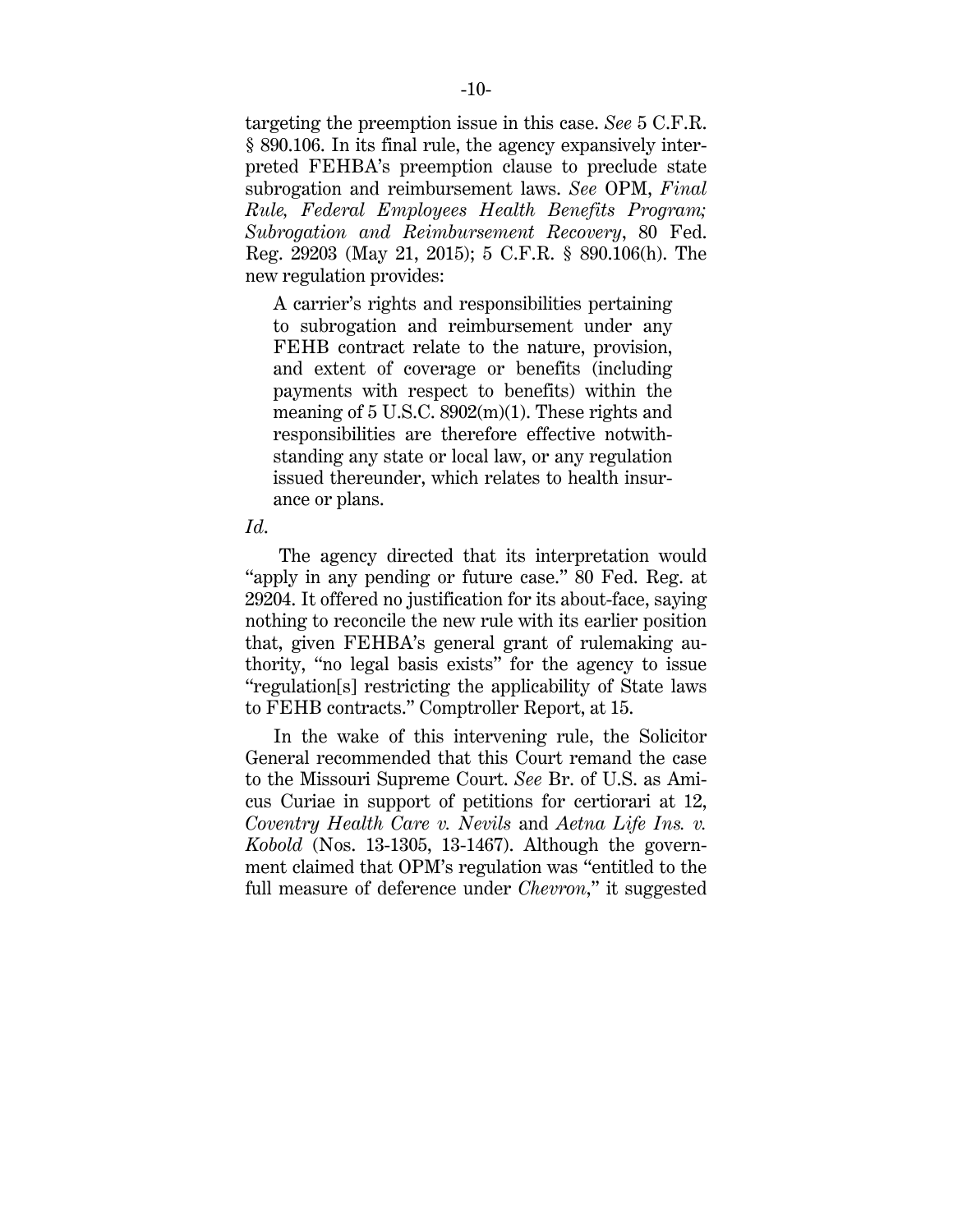allowing the lower court "to consider in the first instance the question presented in light of the[] new regulations." *Id.* The Court remanded "for further consideration in light of new regulations promulgated by [OPM]." Pet. App. 73a.

**5.** On remand, the Missouri Supreme Court recognized that OPM's regulation does not—under this Court's precedents—deserve *Chevron* deference, and hence it had no reason to change its previous opinion. Pet. App. 5a. The majority opinion, signed by five of the seven judges, acknowledged the distinction between agency interpretation of "'the substantive (as opposed to pre-emptive) *meaning* of a statute'" and "'the question of *whether* a statue is pre-emptive.'" *Id*. at 9a (quoting *Smiley v. Citibank (S. Dakota), N.A.*, 517 U.S. 735, 744 (1996)). It observed that "*Chevron* has been applied repeatedly to determine the substantive meaning of a statute," based on—as here—general grants of agency authority to administer a statutory scheme. *Id.* at 5a.

But, the Missouri Supreme Court observed, "there is no indication that Congress delegated to the OPM the authority to make binding interpretations of the scope of the FEHBA preemption clause." *Id*. at 3a. And particularly without such a delegation, there is no U.S. Supreme Court authority holding that "*Chevron* deference applies to resolve ambiguities in a preemption clause." *Id*. at 5a.

Rather, the court explained that the "OPM rule does not alter the fact that the FEHBA preemption clause does not express Congress's clear and manifest intent to preempt Missouri's anti-subrogation law." *Id*. at 13a. And in light of that conceded uncertainty in  $\S 8902(m)(1)$ , the court again concluded that the presumption against preemption and the "cautious interpretation" mandated by this Court, *McVeigh*, 547 U.S. at 697, required upholding the State's law. Pet. App. 7a.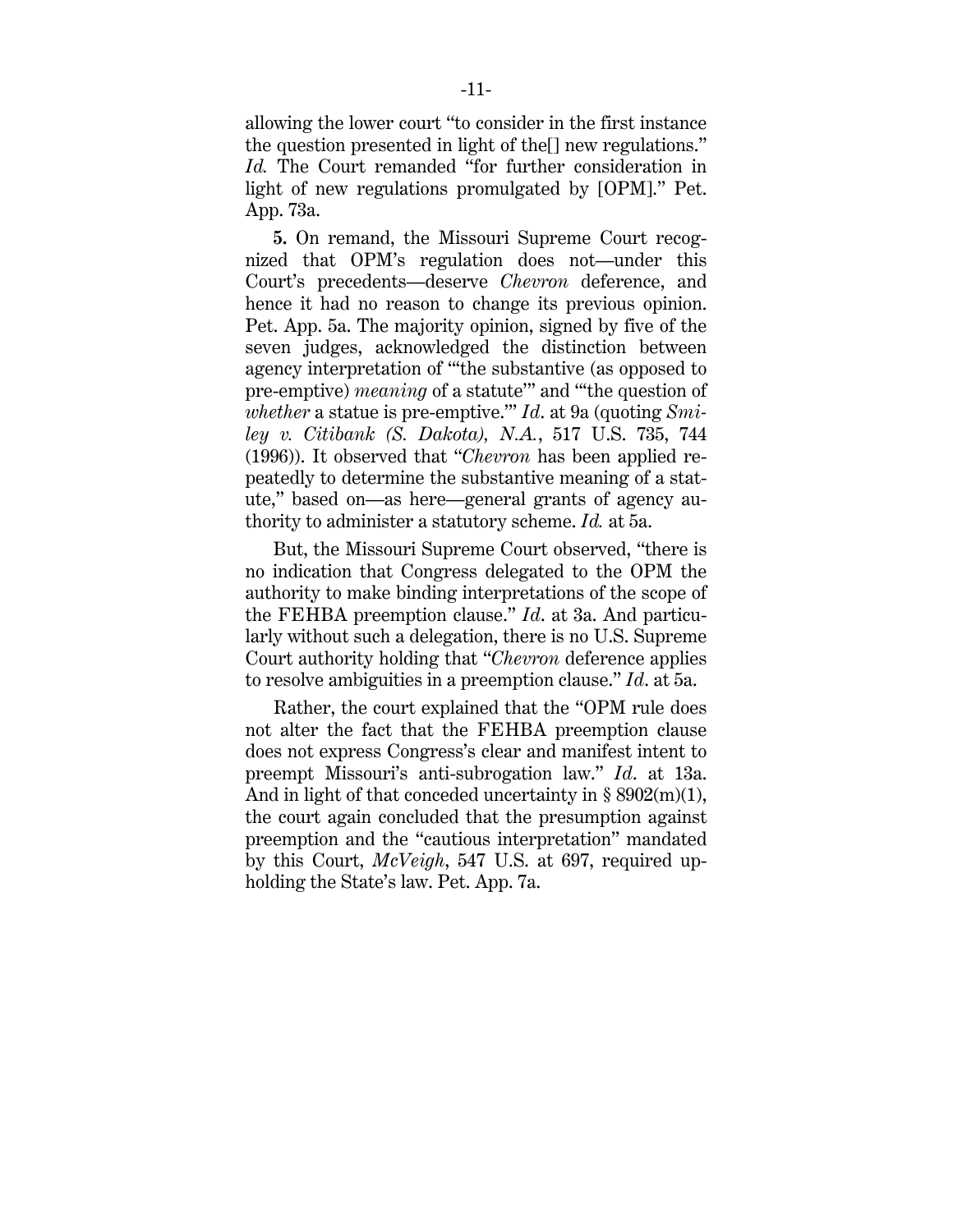Judge Wilson, now joined by five other judges, concurred on the grounds that FEHBA's "attempt to give preemptive effect to provisions of a contract between the federal government and a private party is not a valid application of the Supremacy Clause." *Id.* at 14a. Accordingly, in addition to the statutory construction described above, a majority of judges also opined that "for all of the reasons stated in" Judge Wilson's previous concurrence, their holding could be alternatively supported based on the Supremacy Clause violation.

**6.** Coventry again petitioned for certiorari, challenging both the statutory construction and the Supremacy Clause holdings.

#### **ARGUMENT**

## **I. The lower courts' conflict over FEHBA preemption reflects fundamental disagreements on questions of federalism and agency power.**

Nevils does not deny that there is a split over whether FEHBA's express-preemption provision displaces state laws that prohibit insurance carriers from seeking reimbursement or subrogation from tort victims. The Missouri Supreme Court held that FEHBA preemption does *not* reach that far. Pet. App. 2a. And in doing so, it openly acknowledged that it was parting ways with the Arizona Court of Appeals and the Tenth Circuit. *Id*. at 12a ("declin[ing] to follow" *Kobold* and *Helfrich*).1

<sup>&</sup>lt;sup>1</sup> Coventry overstates the split by including the Georgia Supreme Court's decision in *Thurman v. State Farm Mutual Automobile Insurance Company*, 598 S.E.2d 448 (Ga. 2004). Pet. at 15. That case was decided before *McVeigh*, and, in any event, did not decide the preemption issue here. In *Thurman*, the carrier and injured federal employee *agreed* that the carrier was entitled to reimbursement, so the court only decided whether "funds from an insurance policy that are used to cover the subrogation claims of the federal (continued …)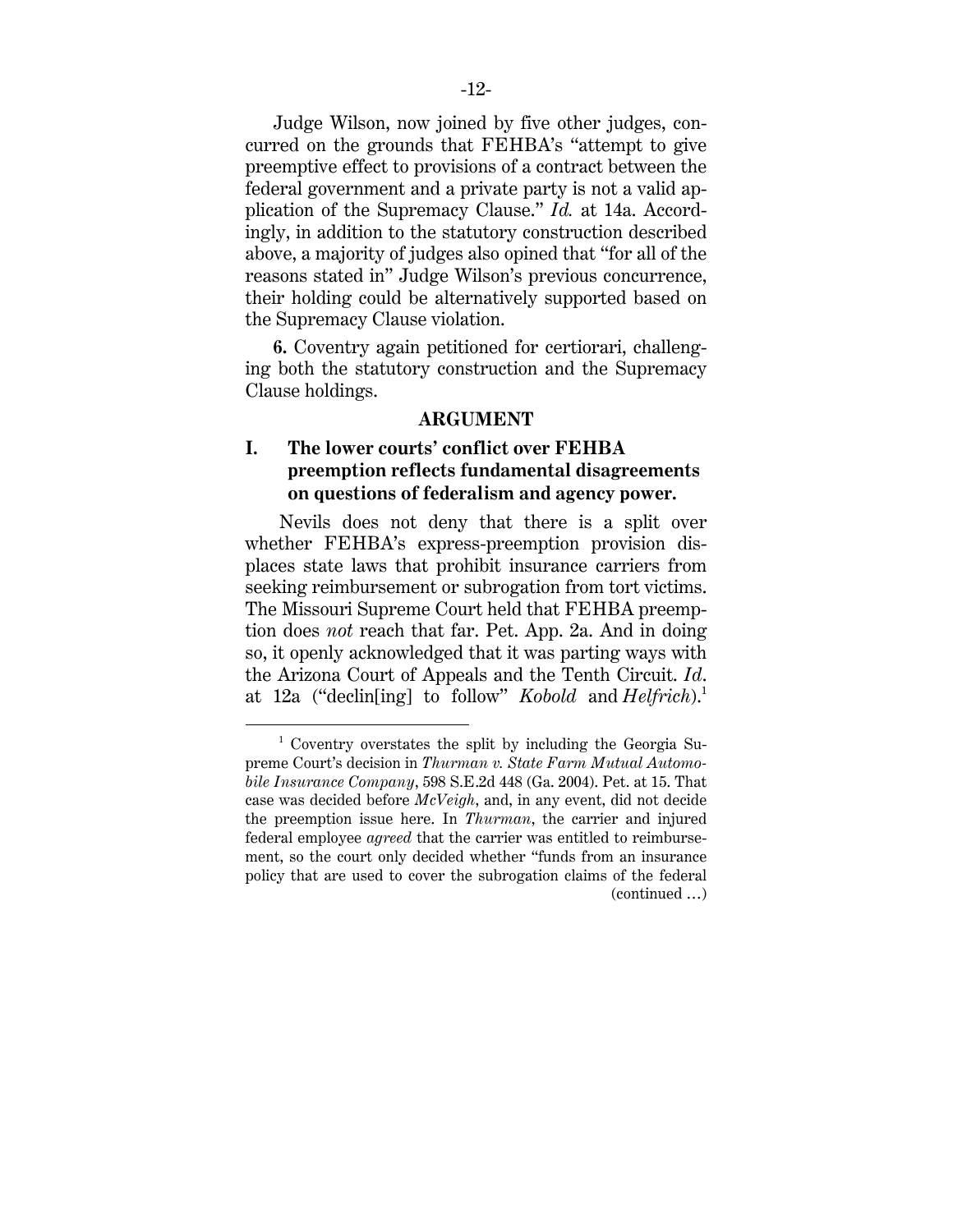Then, several months after the Missouri Supreme Court's decision here, the Eighth Circuit weighed in, disagreeing with the Missouri Supreme Court and opening a split between the state and federal courts in Missouri. *Bell*, 823 F.3d at 1204.

This conflict between the lower courts reveals deep uncertainty about fundamental questions that strike at the heart of the delicate balance between state and federal authority. Lower courts are not only split over the outcome—*i.e.*, whether  $\S 8902(m)(1)$  bars state antisubrogation laws—but they are also at odds over the reasons why. Resolving the split thus also means resolving broader matters of federalism and administrative power.

**A.** The division in authority over § 8902(m)(1) reflects an increasing disagreement over when to apply the presumption against preemption. As the Missouri Supreme Court recognized, preemption analysis "'starts with the basic assumption that Congress did not intend to displace state law.'" Pet. App. 6a (quoting *Maryland v. Louisiana*, 451 U.S. 725, 746 (1981)). That is particularly true when Congress has intruded upon an area traditionally occupied by the states because "the states' historic police powers are not preempted unless it is the clear intent of Congress to preempt state law." *Id*. (citing *Medtronic, Inc. v. Lohr*, 518 U.S. 470, 485 (1996) and *Cipollone v. Liggett Group, Inc*., 505 U.S. 504, 516 (1992)). In that context, the Missouri Supreme Court explained, "when two plausible readings of a statute are possible," courts "'nevertheless have a duty to accept the

 $\overline{a}$ 

government, as claimant's employer, [are] counted in the calculation of 'available coverages' for purposes of the Georgia Uninsured Motorists Statute." 598 S.E.2d at 450. The answer to that state-law question has no bearing on the preemption question here.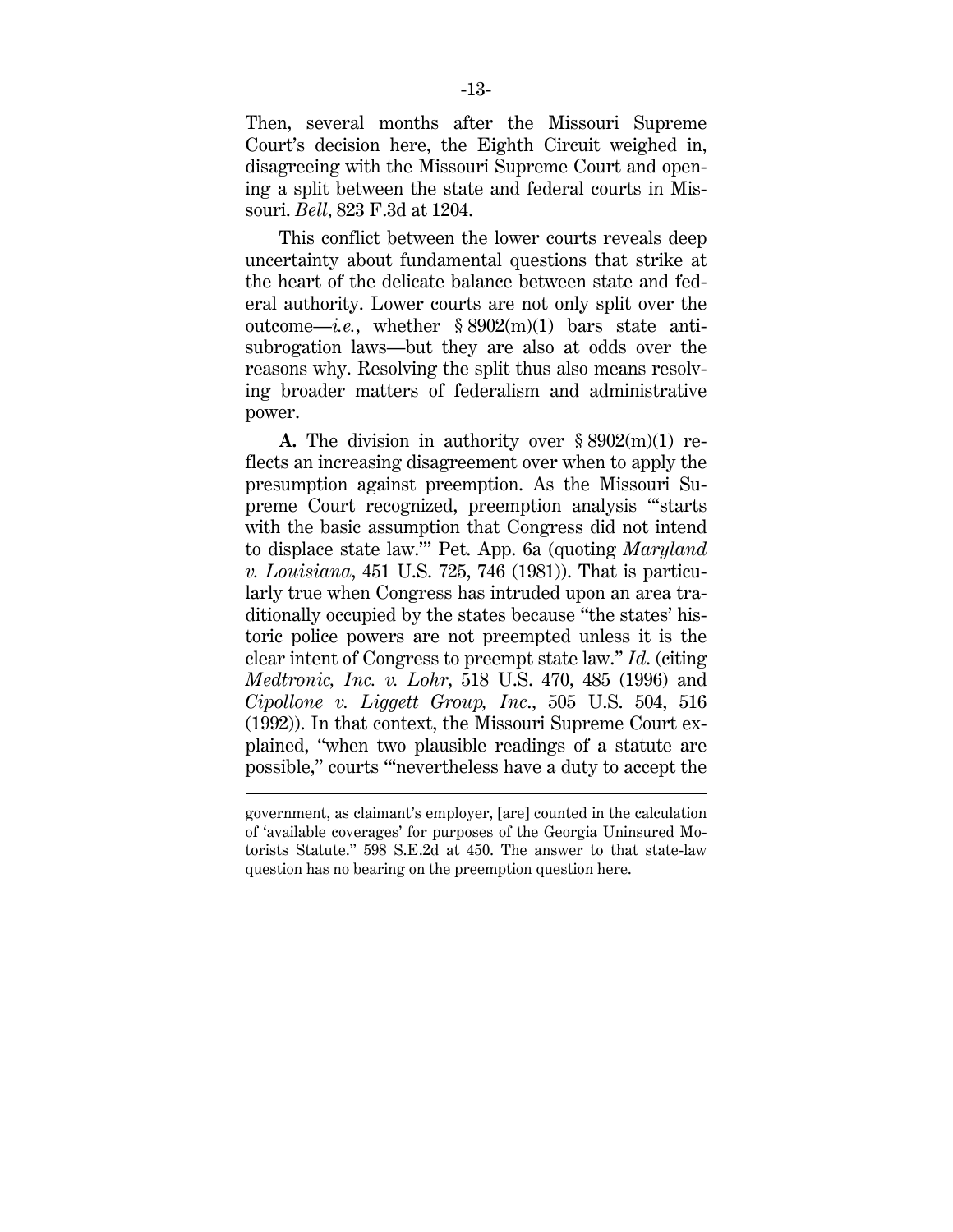reading that disfavors pre-emption.'" Pet. App. 6a-7a (quoting *Bates v. Dow Agrosciences, LLC*, 544 U.S. 431, 449 (2005)).

The court found the presumption directly applicable here. Not only did this Court in *McVeigh* "recognize[] that the FEHBA preemption clause is subject to plausible, alternate interpretations," but it also warned that the provision's "unusual" prescription "warrants [a] cautious interpretation." Pet. App. 7a. Given these instructions, the Missouri Supreme Court held that Congress could not be said to have "expressed its clear and manifest intent that the purposes of FEHBA require the preemption of state anti-subrogation laws." *Id.* That conclusion was only reinforced by Coventry's claim for "dispositive deference to the new OPM rule," because—the Missouri Supreme Court aptly observed—the quest for *Chevron* deference "is a tacit admission that Congress did not express its clear and manifest intent" to preempt state anti-subrogation laws. *Id.*

The Arizona Court of Appeals has also held that the presumption applies. *See Kobold v. Aetna Life Ins. Co.*, 309 P.3d 924, 927 (Ariz. Ct. App. 2013) ("*Kobold I*"), *cert. granted, judgment vacated,* 135 S. Ct. 2886 (2015). Although it later determined that OPM's rule overrode both its initial conclusion and otherwise applicable canons of statutory interpretation, when it originally considered the issue the Arizona court began by "noting that preemption is disfavored." *Id.* Citing *Bates*, the court recognized that "when two plausible readings of a statute are possible, 'we would nevertheless have a duty to accept the reading that disfavors pre-emption.'" *Id.*

The two federal courts that have considered the issue, by contrast, have cast the presumption aside. In *Helfrich*, the Tenth Circuit acknowledged that this Court in *McVeigh* determined that FEHBA's express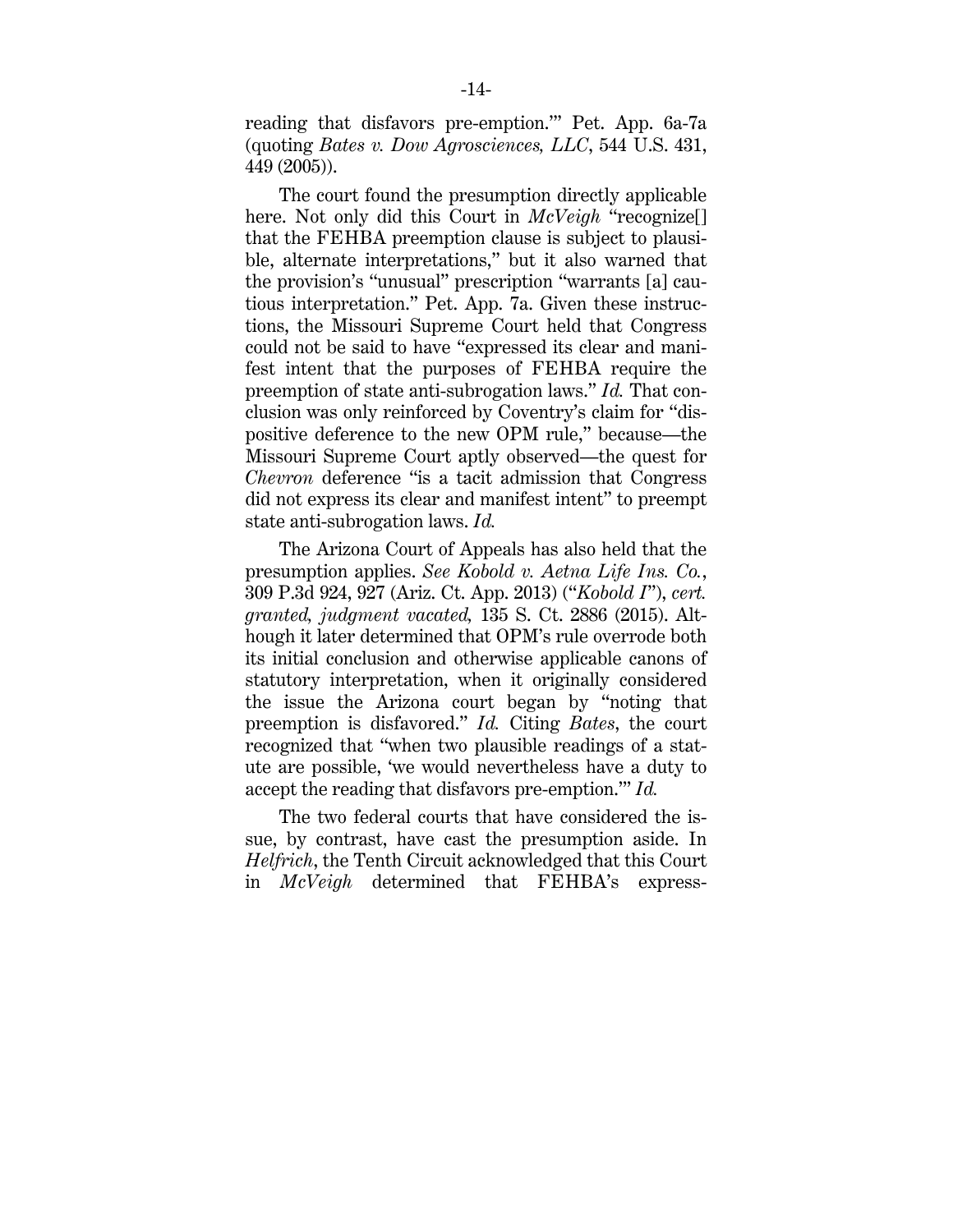preemption provision "is ambiguous regarding the preemptive effect of reimbursement clauses." 804 F.3d at 1104. Yet it held that the "presumption does not apply here." *Id.* In its view, a "federal-interest exception to the general presumption against preemption" allowed the presumption to be discarded. *Id.* On that theory, the court reasoned, because the "preemption provision does not affect the relationships between private citizens" and "governs only contracts for the benefit of federal employees," the "federalism concern (respecting state sovereignty) behind the presumption . . . has little purchase in this case." *Id.* at 1105.

The Eighth Circuit in *Bell* held much the same thing. *See* 823 F.3d at 1201. Although it recognized that "health care in general is an area of traditional state regulation," it saw this case as "concern[ing] benefits from a federal health insurance plan for federal employees that arise from a federal law" and in which "[t]here is obviously a long history of federal involvement." *Id.* at 1201-02. "Whatever the force of the presumption against preemption as an interpretive tool," it reasoned, the canon "should not apply where 'considerable federal interests' are at stake.'" *Id.* (quoting *United States v. Locke*, 529 U.S. 89, 94 (2000)). It therefore found "no warrant to place a thumb on the scales against preemptive effect of the federal statute." *Id.*

The division among these four lower courts over the application of the presumption against preemption to FEHBA's ambiguous express-preemption clause is plainly ripe for review. This Court has, in the past, refused to discard the presumption based on either the existence of distinct federal interests or a long history of federal regulation in the area—precisely the reasons given by the Eighth and Tenth Circuits for rejecting the canon's application to FEHBA. *See, e.g.*, *Wyeth v. Levine*, 555 U.S. 555, 565 n.3 (2009) (dismissing claim that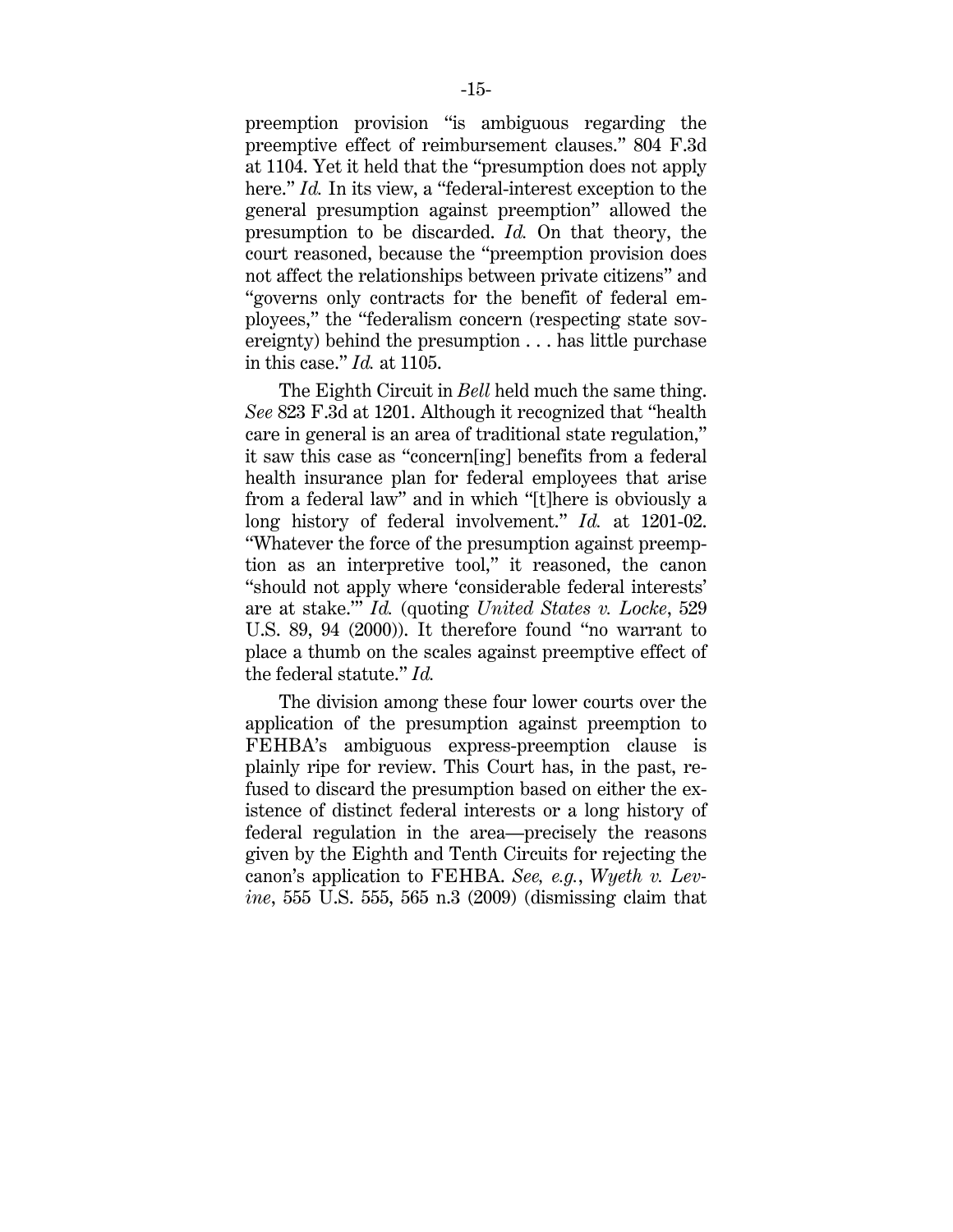the presumption "should not apply" because the federal government had "regulated drug labeling for more than a century," and noting that the argument "misunderstands the principle"—which "accounts for the historic presence of state law but does not rely on the absence of federal regulation").

Yet, at the same time, the Court has signaled that, in certain pockets of "*uniquely* federal areas of regulation," the presumption likely does not apply. *Chamber of Commerce v. Whiting*, 563 U.S. 582, 604 (2011) (emphasis added); *see*, *e.g.*, *Am. Ins. Ass'n v. Garamendi,* 539 U.S. 396, 401, 405-06 (2003) (presidential conduct of foreign policy); *Locke*, 529 U.S. at 108 (maritime commerce); *Crosby v. Nat'l Foreign Trade Council,* 530 U.S. 363, 373-74 (2000) (foreign affairs power); *Buckman Co. v. Plaintiffs' Legal Comm.,* 531 U.S. 341, 352 (2001) (fraud on a federal agency); *Bonito Boats, Inc. v. Thunder Craft Boats, Inc.,* 489 U.S. 141, 143-44 (1989) (patent law).

Resolving this unsettled issue is critical in cases where, as here, the statutory language is subject to multiple plausible readings.

**B.** Adding to the disagreement, courts interpreting § 8902(m)(1)—even those reaching the same outcome with respect to  $\S 8902(m)(1)$ —hold varying views on another major unresolved issue: whether *Chevron* deference applies to an agency's regulation construing the scope of a statute's express-preemption provision.

The Supreme Court of Missouri, as described above, held that it did not owe *Chevron* deference to OPM's interpretation of FEHBA's express-preemption clause. Pet. App. 5a. The court's decision was rooted in the need for express authority from Congress when an agency interprets the scope of its authority to preempt state laws generally rather than applicable substantive law. "The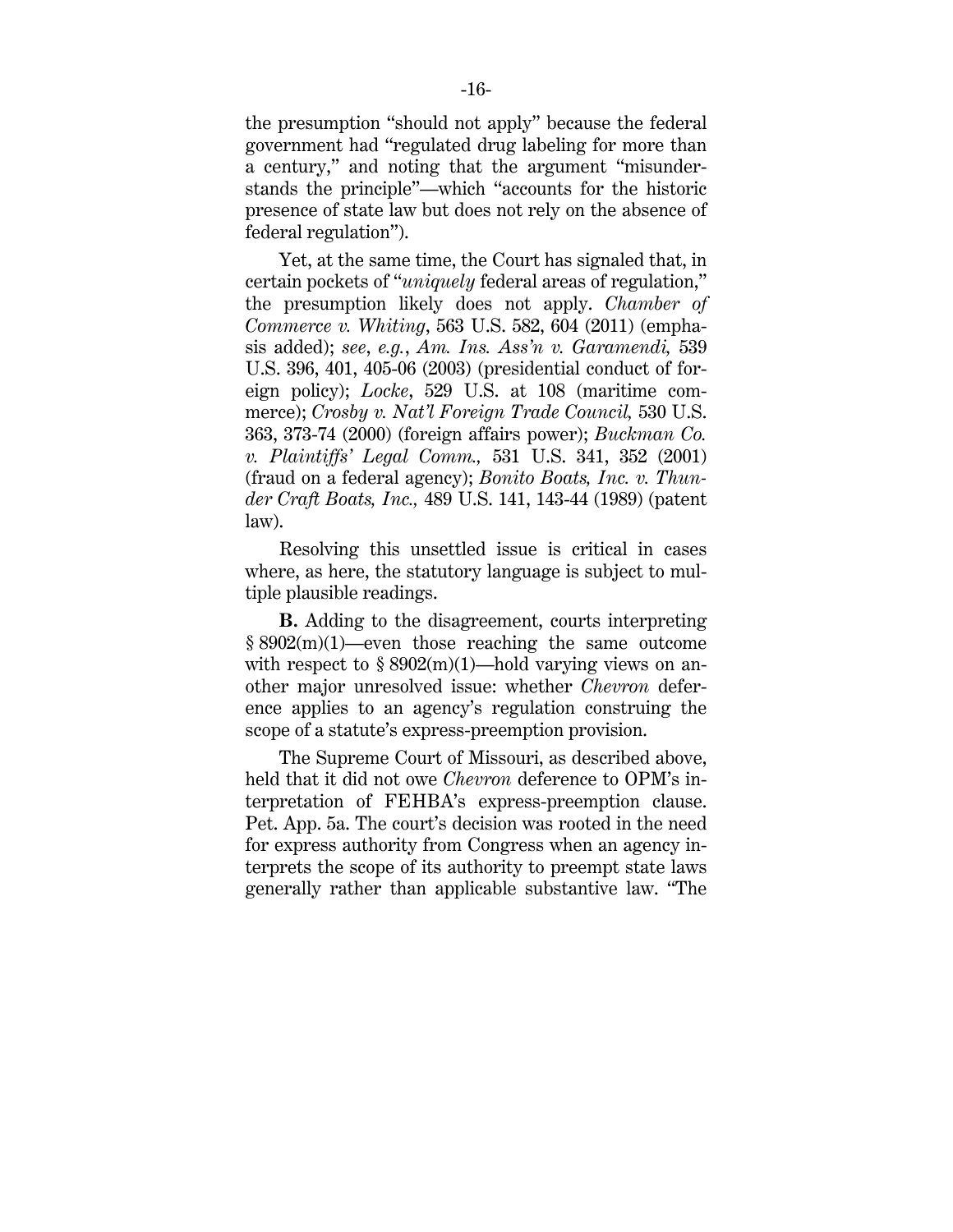fact that an agency regulation can have preemptive effect" through an interpretation of substantive statutory terms, the court explained, "does not mean that courts must defer to an agency rule purporting to define the preemptive scope of a statute administered by the agency." *Id*. at 10a n.3. Because interpreting the preemption clause implicates the careful federal-state balance of power, the Missouri Supreme Court held that it was not bound to defer to the agency's self-interested interpretation. *Id*. at 12a.

Both the Eighth Circuit and Tenth Circuit, however, sidestepped this question, in the process noting that "[t]he law concerning application of *Chevron* to an agency's view on preemption is unsettled." *Bell*, 823 F.3d at 1202. The Tenth Circuit, after surveying the relevant law, concluded that it was unclear whether OPM's regulation was entitled to more than "some weight" but refused to decide if *Chevron* deference applied. *Helfrich*, 804 F.3d at 1109. For the Eighth Circuit, it was "not clear that the law has evolved materially" since Justice O'Connor openly doubted that an agency regulation "determining the pre-emptive effect of any federal statute is entitled to deference." *Bell*, 823 F.3d at 1203 (quoting Justice O'Connor's concurrence in *Lohr*, 518 U.S. at 512). But, "like the Tenth Circuit in *Helfrich*," the Eighth Circuit held that it was "unnecessary to decide" whether OPM's regulation warranted *Chevron* deference because, in its view, "the better reading of the statute is that Arkansas law is preempted." *Id*.

The Arizona Court of Appeals, by contrast, was unable to skirt the *Chevron* question. It had already held, in *Kobold I*, that the better reading of  $\S$  8902(m)(1) was a narrow one, that state anti-subrogation laws fall "outside the scope" of the preemption provision's reach. 309 P.3d at 928. And it had also held that earlier informal efforts by OPM to require deference to a "contrary interpreta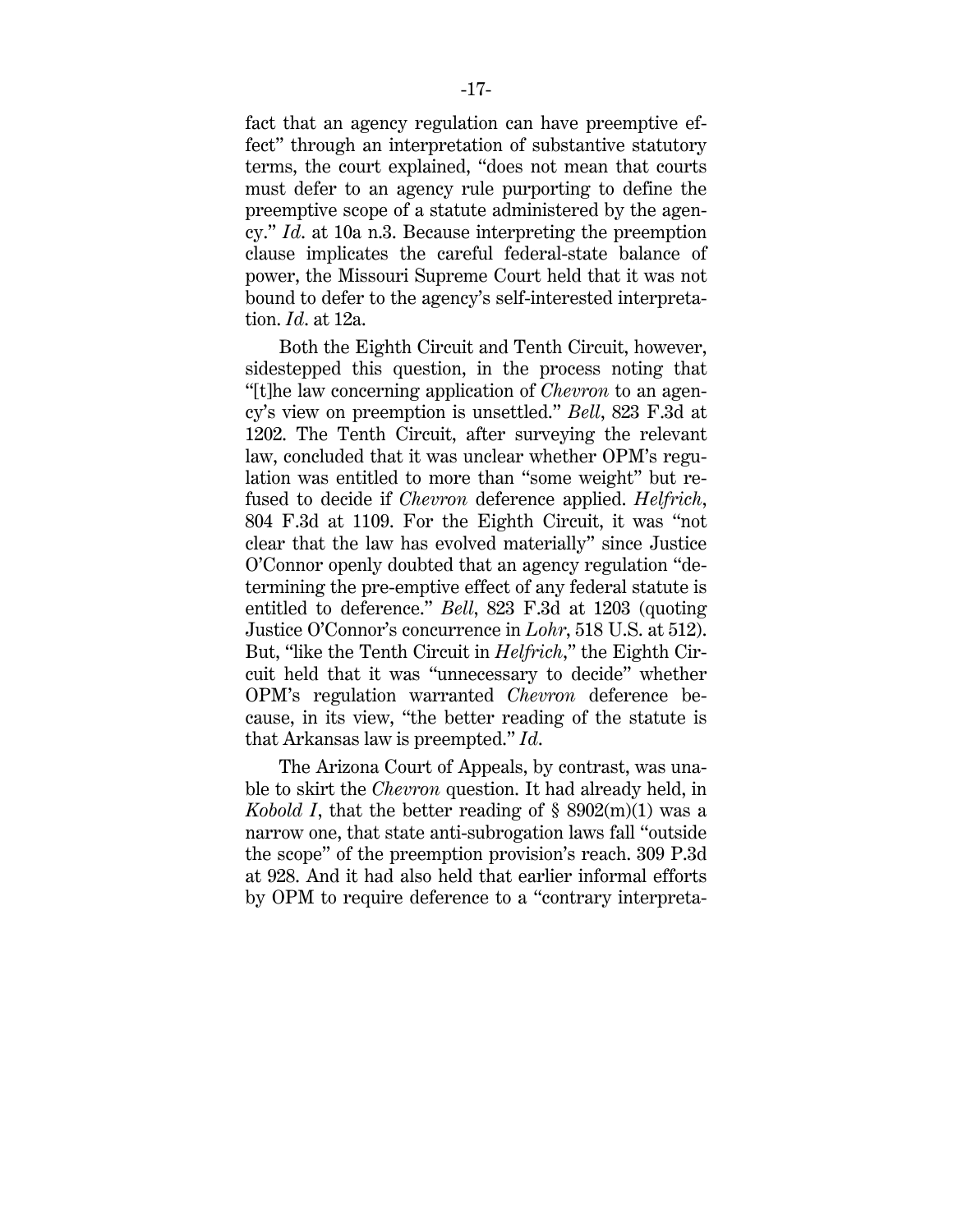tion" were unpersuasive. *Id.* (refusing to accord *Chevron*  deference to an informal agency letter). But, after reconsidering this view in light of OPM's newly final rule, it flipped. *See Kobold II*, 370 P.3d at 131 (holding that "the OPM regulations qualify substantively for *Chevron* deference").

In reaching this result, the Arizona Court of Appeals did not explain why it believed *Chevron* deference was appropriate for an agency's interpretation of a preemption provision. Instead, the court simply concluded that its hands were tied: Because OPM's interpretation was not *unreasonable*, the court believed *Chevron* deference "compels us to apply OPM's interpretation even though we view the analysis of *Kobold I* and *Nevils* as more faithful to the text of the statute." *Id*. at 131.

The upshot: there is an outcome-determinative split on the unsettled question whether *Chevron* deference attaches to agencies' interpretations of preemption provisions in the statutes they administer. One court has refused to accept OPM's bid for *Chevron* deference over its expansive interpretation of an ambiguous expresspreemption clause, two courts have punted, and a fourth applied *Chevron* deference to displace state law even though, in its view, a more "faithful" reading of the statute respects state sovereignty.

**C.** Lastly, although most courts did not address the Supremacy Clause issue, the question whether Congress can endow the terms of possible future contracts with preemptive power is squarely presented here, and has profound implications for the Constitution's protection of federalism.

Coventry asserts that there is a conflict in authority over whether  $\S 8902(m)(1)$  violates the Supremacy Clause. Pet. 30-32. That overstates the point. A six-judge majority of the Missouri Supreme Court has concluded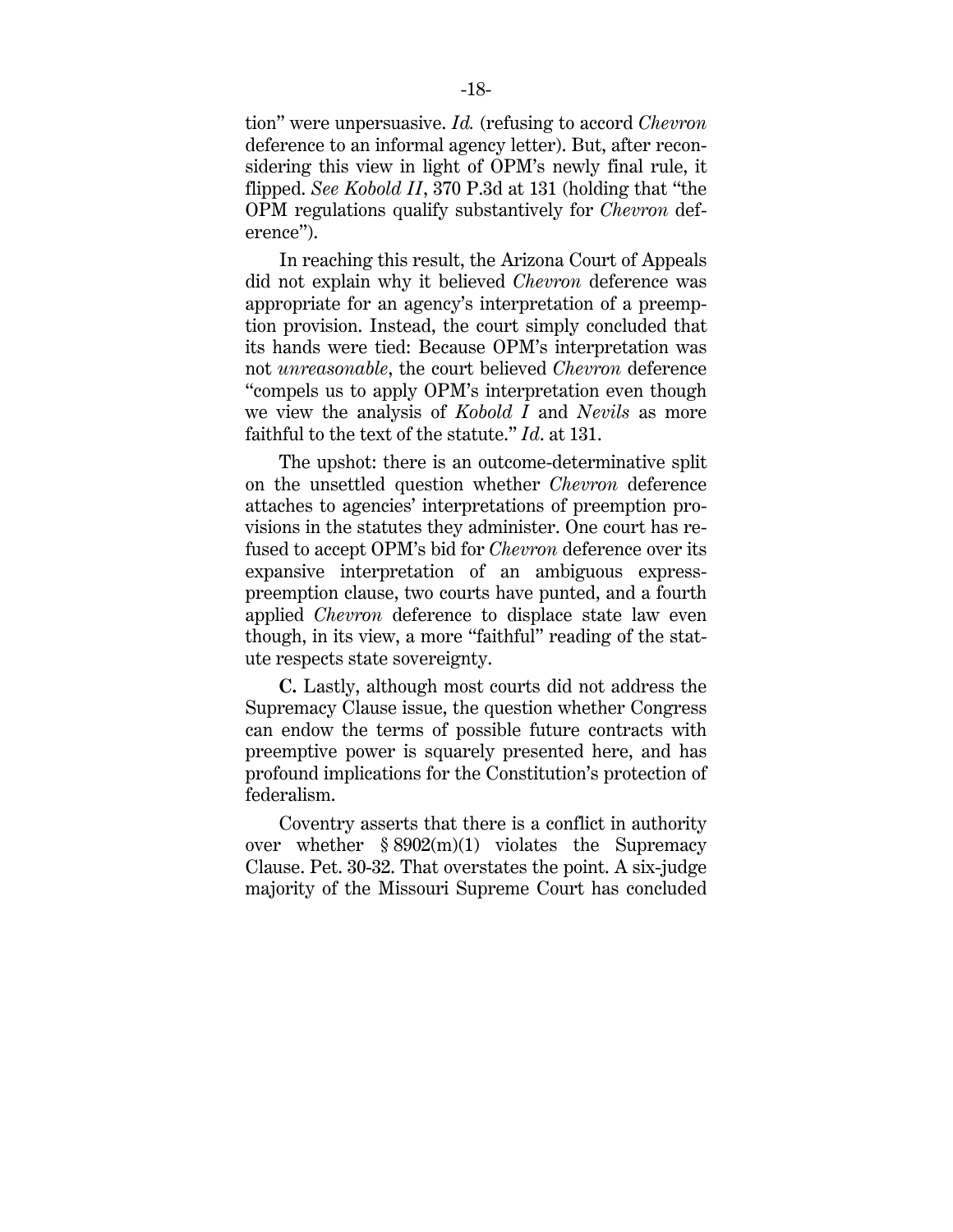that  $\S 8902(m)(1)$  violates the Supremacy Clause because the Constitution gives supreme power only to "laws," not contract terms. Pet. App. 12a. And then-judge Sotomayor flagged the issue when *McVeigh* was before the Second Circuit, explaining that "by unambiguously providing for preemption by contract," FEHBA's preemption provision is "highly problematic, and probably unconstitutional, because only federal *law* may preempt state and local law." *Empire HealthChoice Assurance, Inc. v. McVeigh,* 396 F.3d 136, 143 (2nd Cir. 2005). There, in an effort to avoid the problem, the Second Circuit construed FEHBA to mean that "*federal law*"—not federal-government contracts with private insurers—preempts state law. But this Court did not adopt that rationale upon review in *McVeigh*, instead avoiding the issue altogether. This Court has therefore never had occasion to directly address the issue, leaving an open question.

Nevertheless, no other court evaluating the preemptive nature of § 8902(m)(1) since *McVeigh* has squarely addressed this question. The Eighth Circuit, for example, avoided finally deciding the issue because it held that the argument was waived below, and thus "forfeited." *Bell*, 823 F.3d at 1204. In dicta, the court registered its doubt that the provision was unconstitutional, noting that a court could adopt the "savings" construction like the one suggested by the Second Circuit in *McVeigh* itself. *Id.* But superficial musings about an explicitly forfeited constitutional argument are hardly enough to create a split. *See also Helfrich*, 804 F.3d at 1110 (expressing that it was "skeptical" of Supremacy Clause challenge, but because plaintiff "did not raise this argument below," the court "need not address it."); *Kobold II*, 370 P.3d 128 (not addressing Supremacy Clause issue).

Even without a clear split, the Supremacy Clause implications of an express-preemption clause that en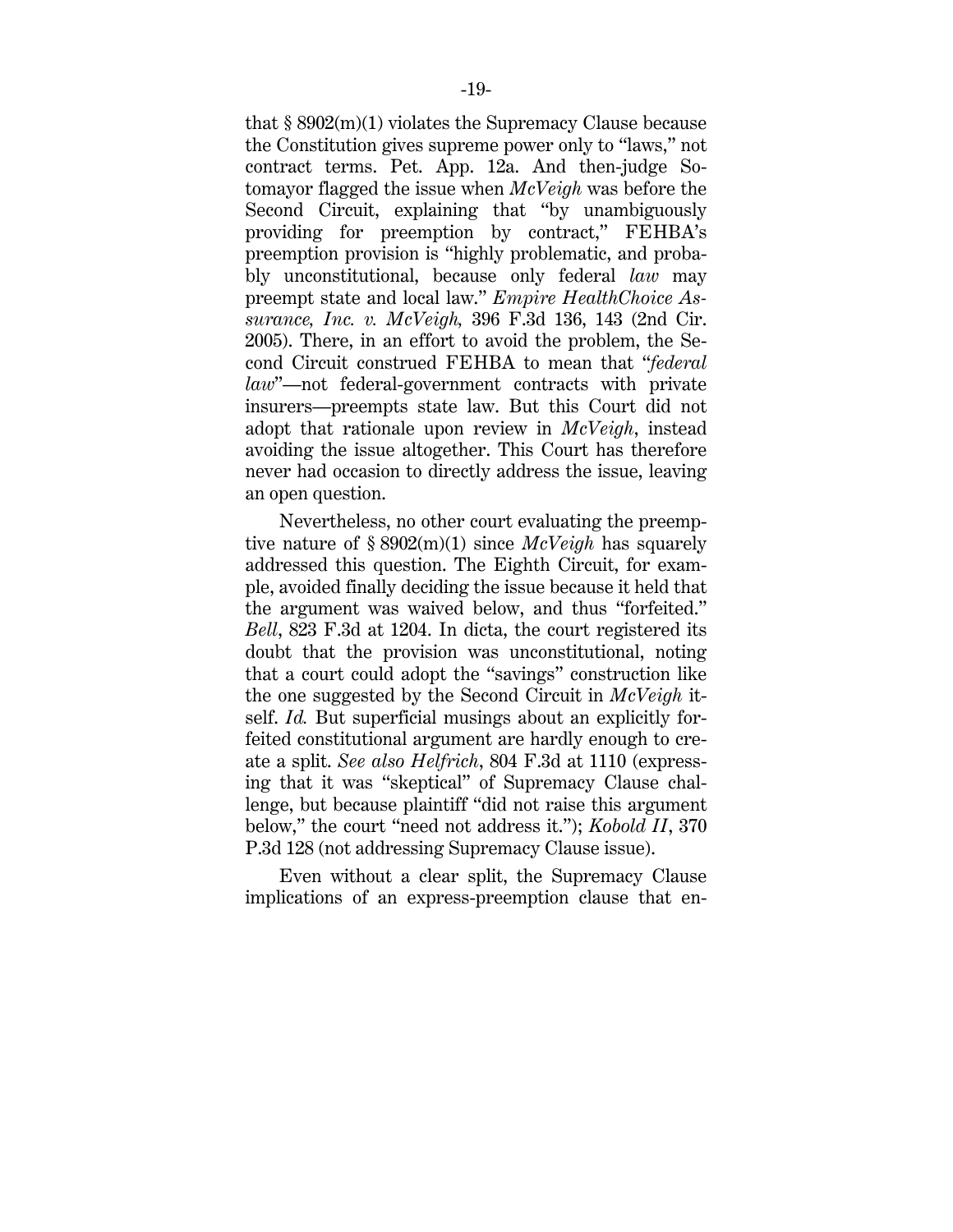dows private contracts with preemptive power is undeniably important. In *McVeigh*, this Court pointedly recognized that "FEBHA's preemption prescription . . . is unusual in that it renders preemptive contract terms in health insurance plans, not provisions enacted by Congress." *McVeigh*, 547 U.S. at 697. As a result, it delivered clear instructions about handling such a provision: "A prescription of that unusual order warrants cautious interpretation." *Id.* In the decision below, the Missouri Supreme Court faithfully followed these instructions. But a state's invalidation of a duly enacted federal statute—as here—is an important consideration for certiorari review. And the issue is unavoidable: The Court would have to resolve the constitutionality if FEHBA's express-preemption provision is to stand.

### **II. This case presents an optimal vehicle for deciding the full controversy.**

If the Court is inclined to grant certiorari to resolve these unsettled issues, Nevils acknowledges that this case provides an optimal vehicle.

Most importantly, this case—as opposed to *Bell*, in which a petition for certiorari is forthcoming—squarely presents both the statutory-interpretation and Supremacy Clause questions. As Coventry notes, both issues were "thoroughly pressed and passed upon below." Pet. 35. This Court need not address the Supremacy Clause question if it agrees with the Missouri Supreme Court regarding  $\S 8902(m)(1)$ 's construction. The narrow reading of  $\S$  8902(m)(1) required by this Court's jurisprudence would appropriately allow FEHBA to coexist with Missouri's reimbursement and subrogation laws, obviating the need to decide whether  $\S$  8902(m)(1) is unconstitutional in its entirety. And the canon of constitutional avoidance counsels that approach. *Edward J. DeBartolo Corp. v. Fla. Gulf Coast Bldg. & Constr. Trades Council*,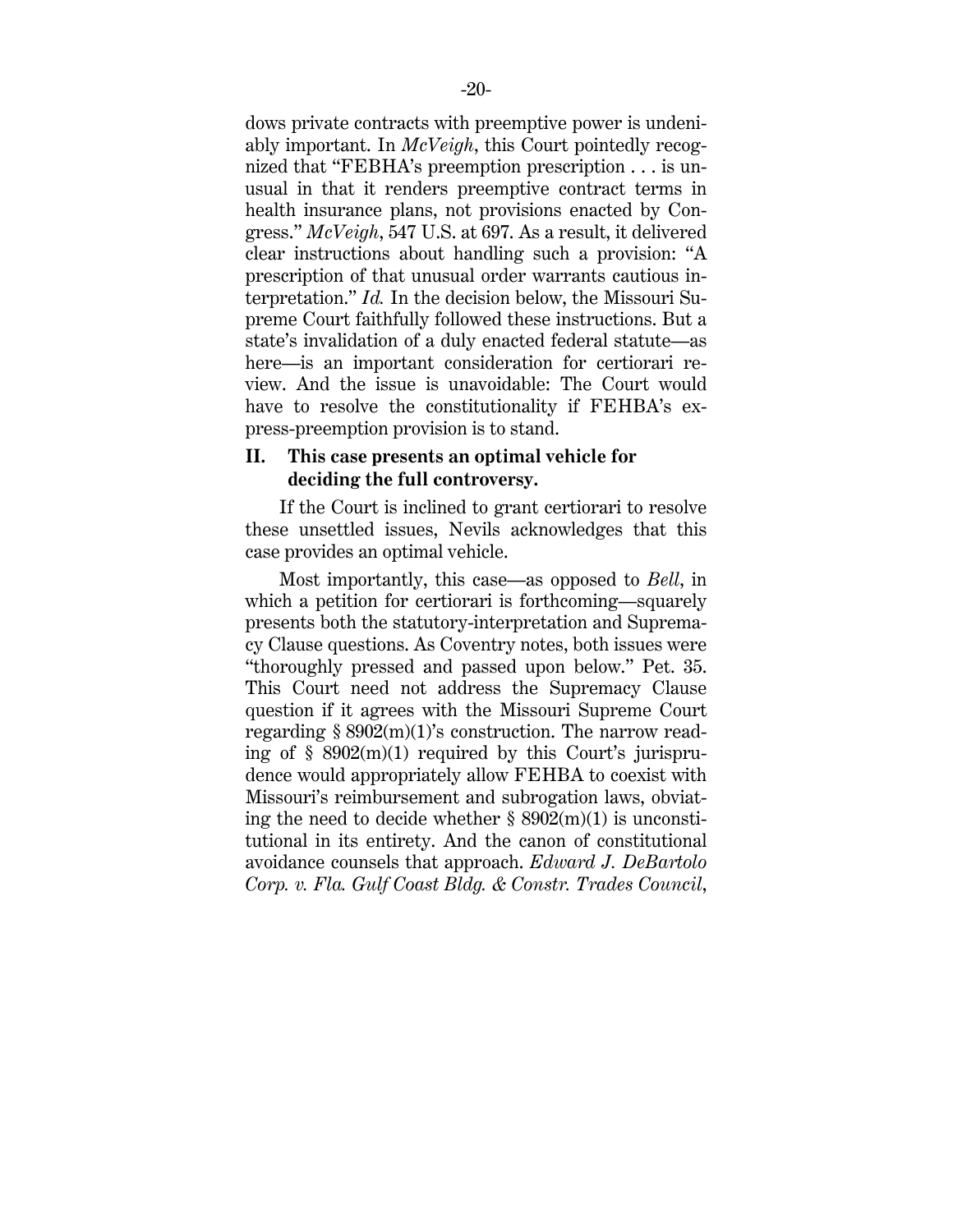485 U.S. 568, 575 (1988) ("[W]here an otherwise acceptable construction of a statute would raise serious constitutional problems, the Court will construe the statute to avoid such problems unless such construction is plainly contrary to the intent of Congress.").

But, even if the Court disagrees on this point, it would need to reach the Supremacy Clause issue to harmonize the law between the federal and state courts in Missouri (and elsewhere). At present, *Bell* is the only other live case with the possibility of certiorari review. But it did not reach the Supremacy Clause question. *See Bell*, 823 F.3d at 1204. So, if this Court simply affirmed the Eighth Circuit's construction of  $\S 8902(m)(1)$  (but declined to reach the Supremacy Clause question), the Missouri Supreme Court's conclusion that the provision is unconstitutional would remain intact—allowing the uncertainty surrounding the constitutionality of FEHBA's preemption clause to linger. Because a majority of judges on the Missouri Supreme Court joined Judge Wilson's concurrence opining that  $\S 8902(m)(1)$ violates the Supremacy Clause, the court's holding could rest on constitutional grounds alone. In Missouri, then, the fate of the state's subrogation laws would continue to depend on whether a suit was filed in state or federal court.

In addition, the Eighth Circuit in *Bell* likewise failed to decide the question of *Chevron* deference. 823 F.3d at 1202 (noting only that the "application of *Chevron* to an agency's view on preemption is unsettled"). By contrast, the issue was thoroughly briefed and passed upon in the Missouri Supreme Court below. That court's decision provides concrete reasoning supporting its conclusion that *Chevron* does not apply here. As with the Supremacy Clause question, leaving the *Chevron*-deference issue unresolved does little to resolve the uncertainty surrounding these issues. This case is therefore a superior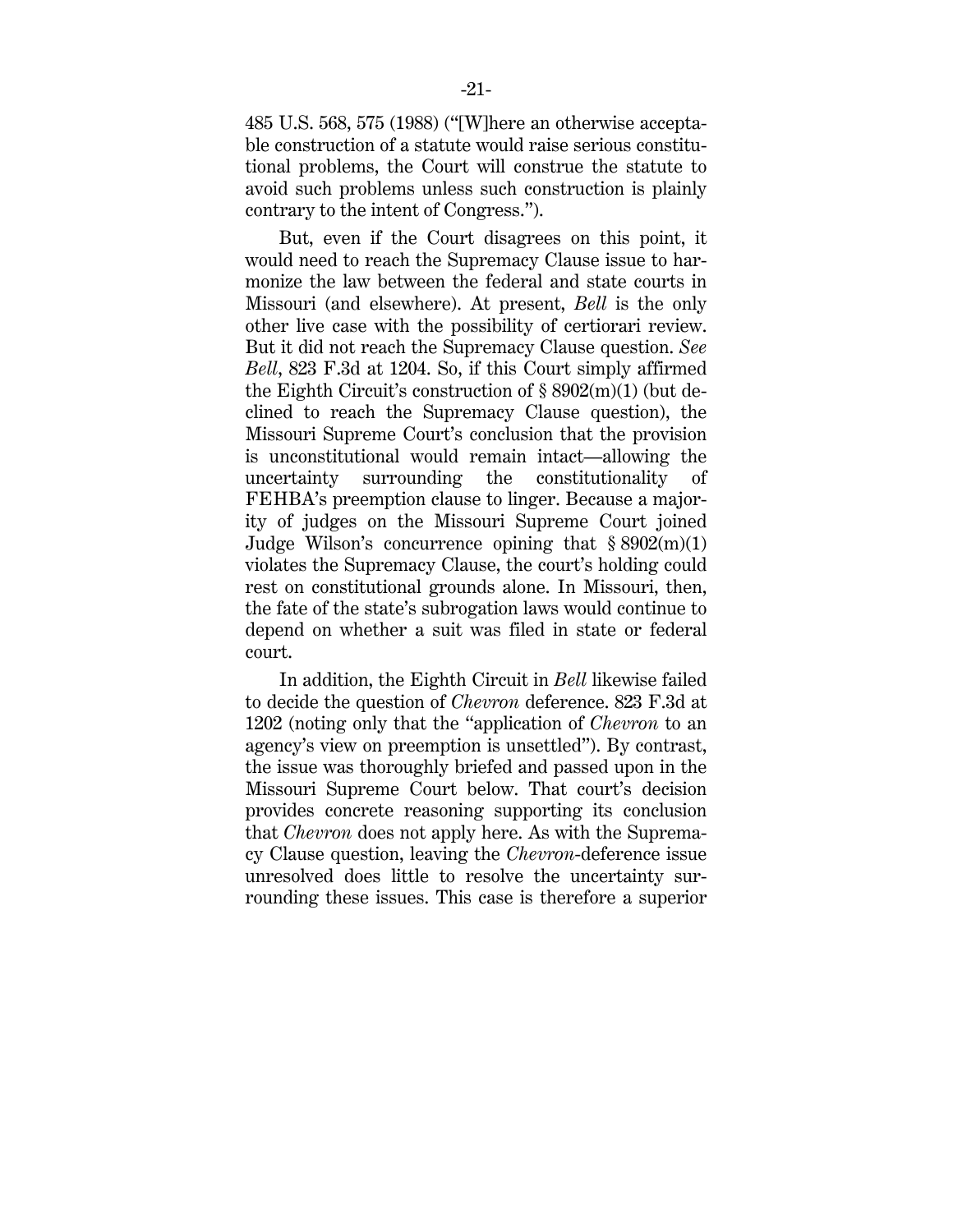vehicle for resolving the important federalism questions at stake.

## **III. The Missouri Supreme Court's construction of § 8902(m)(1) and constitutional analysis are correct.**

The Missouri Supreme Court has twice thoroughly considered the reach of FEHBA's preemption provision. After reviewing this Court's decision in *McVeigh*, the text of FEHBA's preemption clause, the statute's considerable legislative history, and the relevant canons of statutory interpretation, the court correctly concluded that  $§ 8902(m)(1)$  does not preempt state antisubrogation laws. Following remand, the court also correctly refused to allow OPM to overturn that result by agency fiat. Absent express delegation from Congress, the court held that federal agencies do not have the authority to expand the scope of an express preemption clause, and courts are "not required to afford dispositive deference" to such an effort. Pet. App. 10a n.3. That holding also avoided a serious constitutional incursion. As a supermajority of the court explained, "FEHBA's attempt to give preemptive effect to the provisions of a contract between the federal government and a private party is not a valid application of the Supremacy Clause." *Id.* at 14a (Wilson, J., concurring). These conclusions are all correct.

**A.** At this point, there should be no serious dispute that the text of FEHBA's preemption clause is ambiguous. This Court said so explicitly in *McVeigh* when it concluded that  $\S$  8902(m)(1) is open to more than one "plausible construction[]." *See* 547 U.S. at 697-98. OPM, too, has said the same thing. *See* Br. of U.S. as Amicus Curiae at 18, *Nevils v. Group Health Plan*, 492 S.W.3d 918 (Mo. 2016) (discussing § 8902(m)(1)'s "preexisting ambiguity").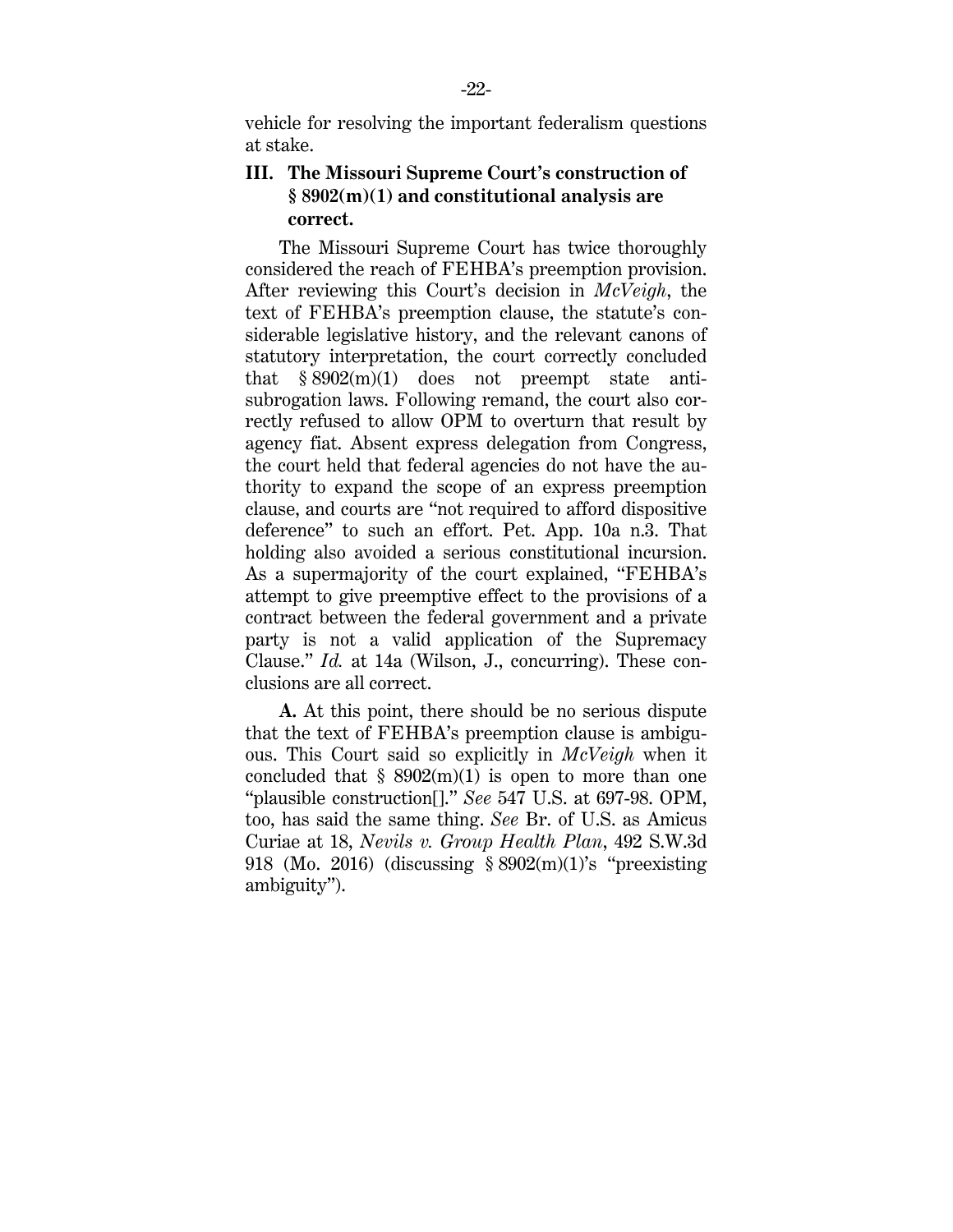Given this textual ambiguity, our system of dual sovereignty demands a "reading that disfavors preemption." *Altria Grp., Inc. v. Good*, 555 U.S. 70, 77 (2008). As this Court has repeatedly explained, one must "assume that a federal statute has not supplanted state law unless Congress has made such an intention 'clear and manifest.'" *Bates*, 544 U.S. at 449. The "effect of th[e] presumption," in other words, "is to support, where plausible, 'a narrow interpretation' of an express pre-emption provision." *CTS Corp. v. Waldburger*, 134 S. Ct. 2175, 2189 (2014) (Kennedy, J., concurring).

That is "especially" true when, as here, "Congress has legislated in a field traditionally occupied by the States.'" *Id.* (quoting *Altria*, 555 U.S. at 77). The twin areas of regulation at issue—insurance law and tort remedies—easily meet this definition. *See, e.g.*, *New York State Conf. of Blue Cross & Blue Shield Plans v. Travelers Ins. Co.*, 514 U.S. 645, 655 (1995) (holding that health insurance is a "field[] of traditional state regulation" to which "presumption against pre-emption" applies); *CTS Corp.*, 134 S. Ct. at 2189 (Kennedy, J., concurring) ("In our federal system, there is no question States possess the 'traditional authority to provide tort remedies to their citizens' as they see fit."). *See also Bell*, 823 F.3d at 1201 (recognizing that health care "is an area of traditional state regulation").

In truth, this Court itself has all but mandated "a narrow interpretation" of FEHBA's express-preemption clause. Coventry asserts that the Missouri Supreme Court's interpretation of  $\S 8902(m)(1)$  "departs fundamentally from this Court's teaching," Pet. 19, but that gets things exactly backwards. In *McVeigh*, after calling the provision "unusual" and "puzzling," the Court issued a cautionary directive: Given the clause's ambiguity and its declaration that terms in private contracts are preemptive, "a modest reading of the provision is in or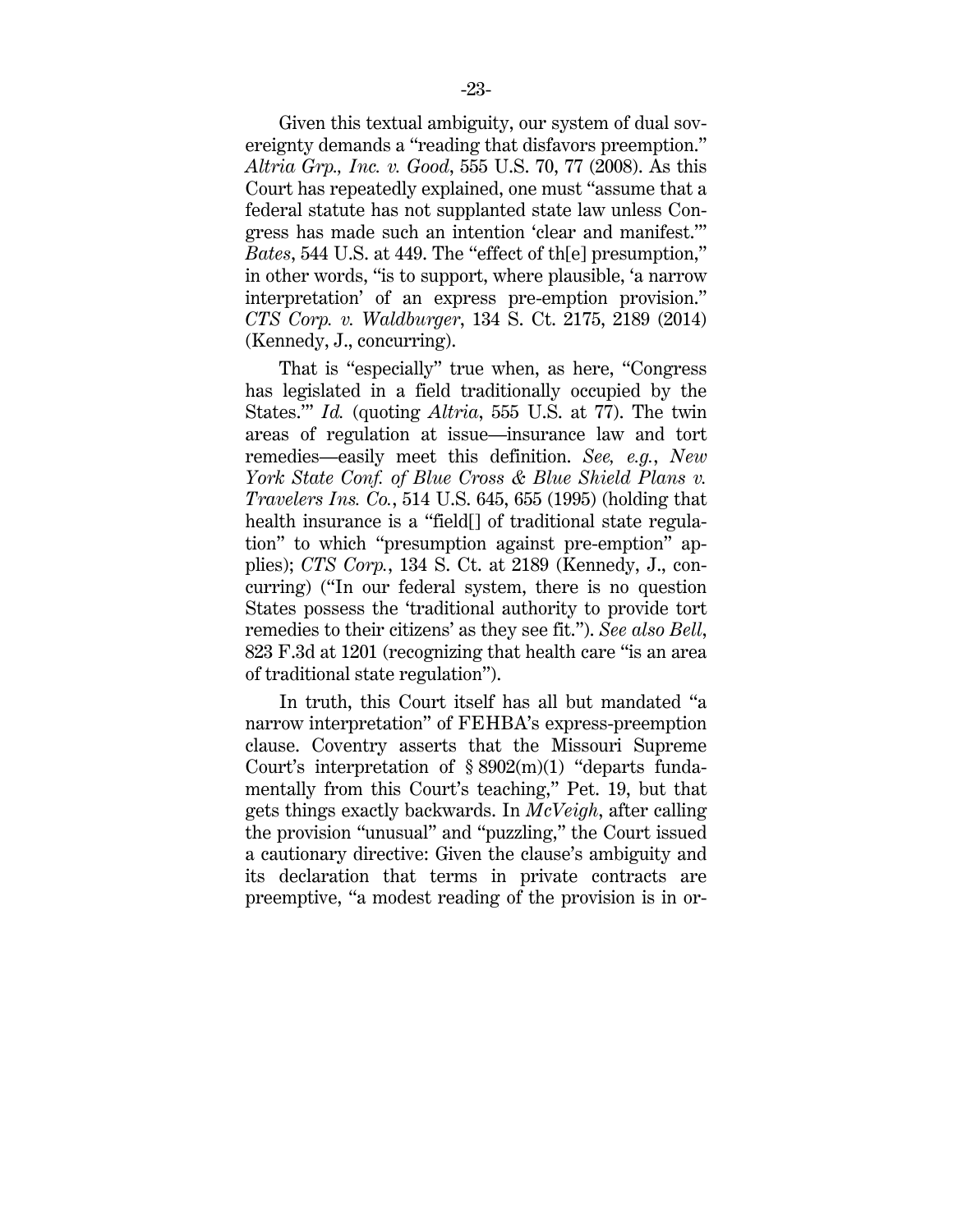der." 547 U.S. at 698. The narrow interpretation adopted below faithfully follows this instruction.

Reading  $§ 8902(m)(1)$  "modest[ly]" makes even more sense in light of the rich historical evidence demonstrating that the law—from its inception—was designed precisely to avoid trampling state regulatory regimes. Both Congress and CSC repeatedly made clear that FEHBA was "not designed to regulate the insurance business or override any State regulatory scheme." Comptroller Report, at 15. Instead, states continued to hold the "authority to both regulate and tax" those health insurance carriers who participated in the federal program. *Id.* And Congress itself even told carriers that they had "no reason for circumventing compliance with applicable State laws."

Similarly limiting language was used to describe the passage of § 8902(m)(1). Far from "sweeping" (as Coventry describes it), the provision was "purposely limited" and, beyond the specifically identified benefit and provider laws, not intended to "provide insurance carriers . . . with exemptions from state laws and regulations" governing other matters. S. Rep 95-903, at 3.

Coventry ignores nearly all of this background, opting instead to argue that Congress's reference to uniformity and cost savings somehow overrides the actual limiting language that Congress used in the conference reports. Pet. 22-23. This Court has repeatedly rejected exactly this kind of argument before. Uniformity motivates literally every express-preemption clause, but that does not mean that every express-preemption clause displaces all state law. *Sprietsma v. Mercury Marine*, 537 U.S. 51, 70 (2002) (holding that, in absence of clear Congressional intent, "the concern with uniformity does not justify the displacement of state common-law remedies"). Instead, the question is how much of a balance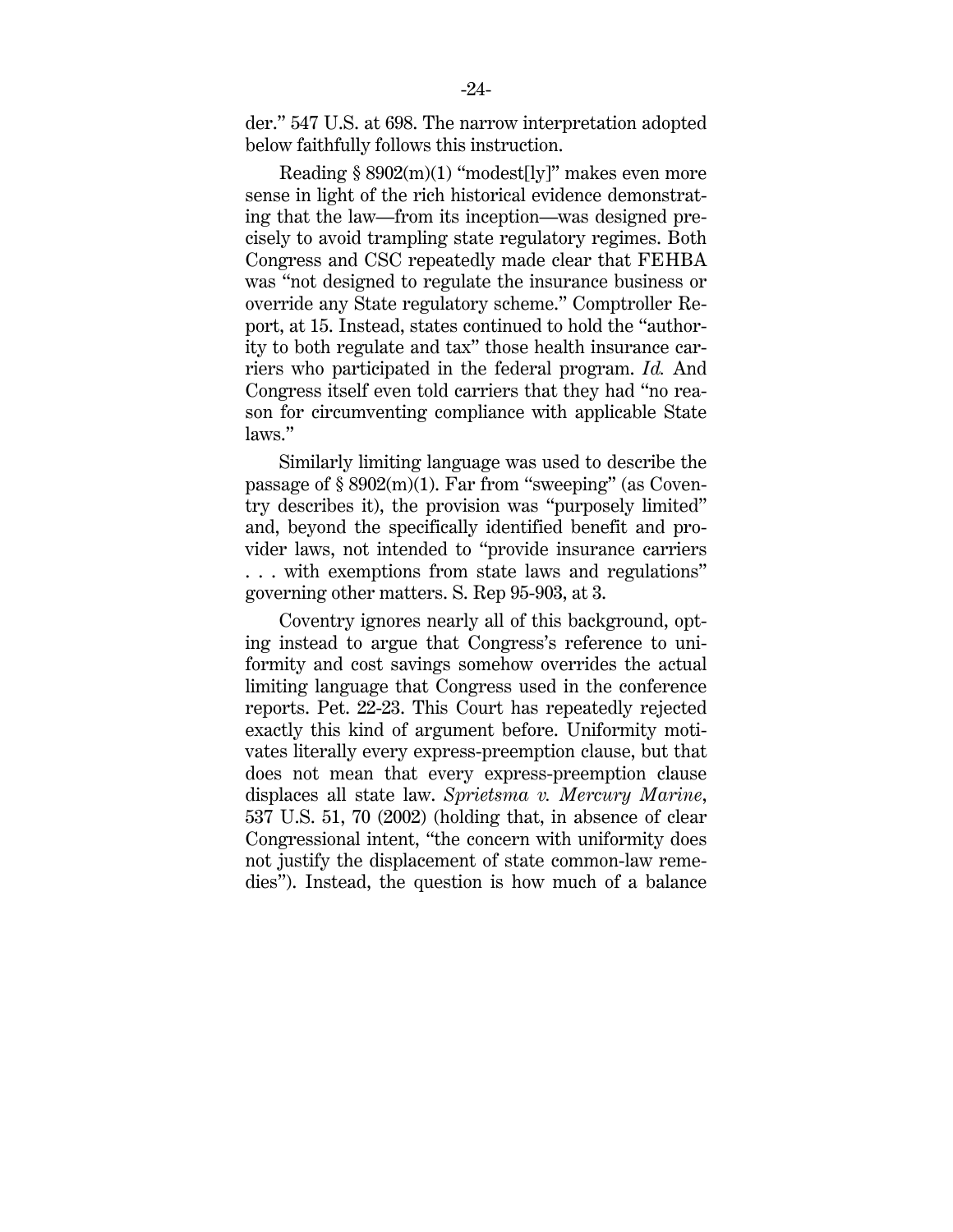Congress intended to strike between a State's right to regulate and protect its citizenry, and the federal government's desire to displace that ability. *Altria*, 555 U.S. at 76 ("If a federal law contains an express pre-emption clause, it does not immediately end the inquiry because the question of the substance and scope of Congress' displacement of state law still remains.").

Here, Congress (and OPM) understood that carriers would have to tolerate state insurance regulation. With § 8902(m)(1), Congress intended to preempt—and promote uniformity—only for a clear subset of state laws: those regulating substantive benefits or coverage issues. The Missouri Supreme Court was right to reject Coventry's bid for more.

**B.** The Missouri Supreme Court also properly rejected OPM's unprecedented effort to override this conclusion. In *McVeigh*, this Court dealt the agency a major blow—rejecting OPM's claim that  $\S 8902(m)(1)$  is "clear" and "no doubt" displaces "state laws that would affect the right to reimbursement." Br. of U.S. as Amicus Curiae at 20, *Empire Healthchoice Assurance, Inc. v. McVeigh*, 547 U.S. 677 (2006) (No. 05-200). But the agency has now doubled down in its attempt to expand its preemptive reach: In a transparent play for *Chevron* deference, OPM issued a formal regulation in the midst of this litigation. While conceding the textual ambiguity of FEHBA's express-preemption clause, OPM's rule purports to compel an expansive construction of FEHBA's preemption clause—one that authorizes contractual provisions in carrier contracts to displace state laws that OPM has long fought to evade. *See*  $§ 890.106(h).$ 

OPM's play for *Chevron* deference in the absence of congressional authority is misguided. Congress has in no way delegated OPM the authority to expand or interpret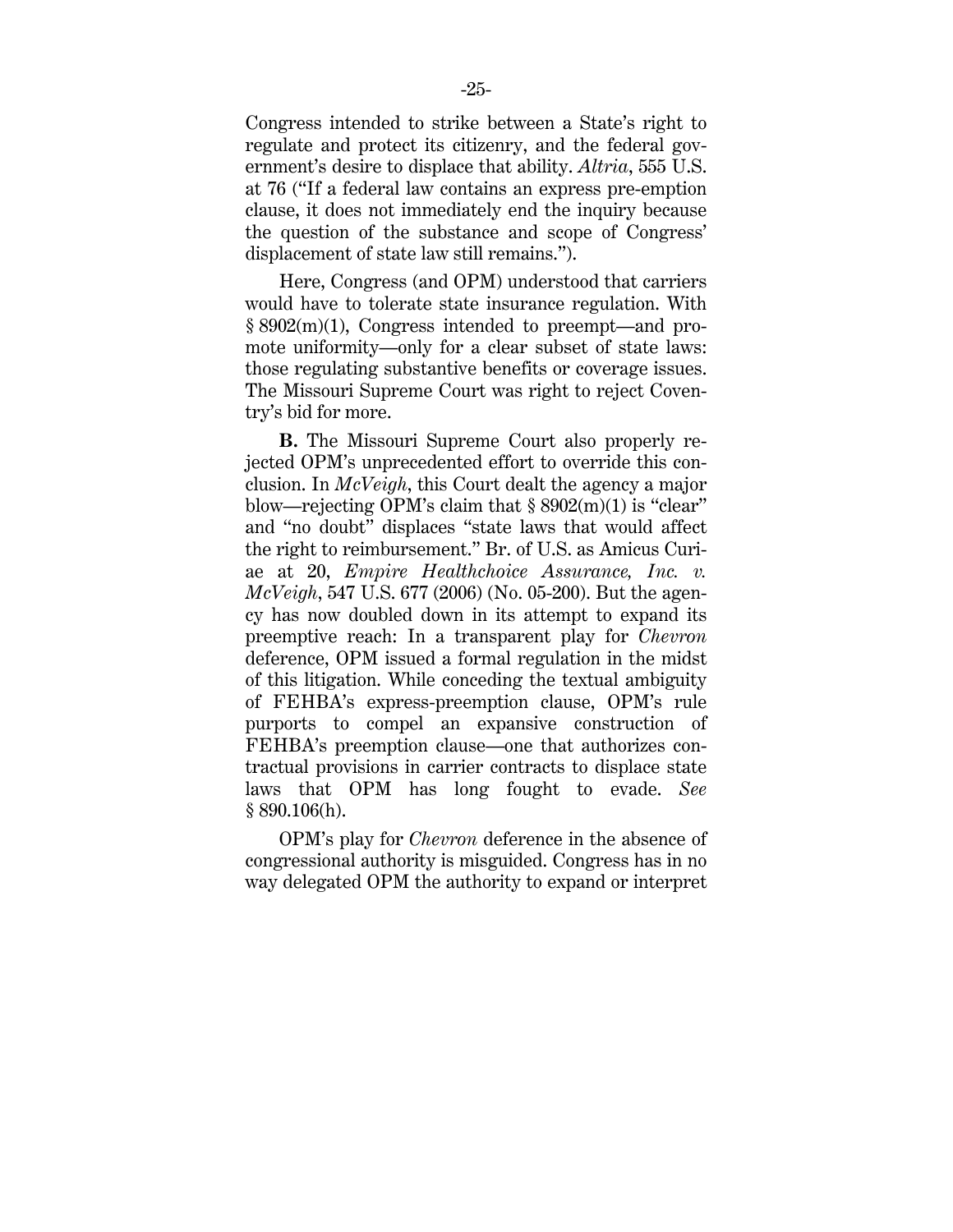FEHBA's express-preemption clause. Quite the opposite: As OPM's predecessor agency itself acknowledged at the time of  $\S 8902(m)(1)$ 's enactment, "no legal basis exist[ed]" for it "to issue a regulation restricting the applicability of State laws to FEHB contracts." Comptroller Report, at 15. And it told Congress that, despite FEHBA's generic grant to "prescribe regulations to implement th[e] law," the statute "does not give [the agency] clear authority to issue regulations restricting the application of state laws." S. Rep. No. 95-903, at 4.

Yet OPM has now reversed course. Without any explanation for its shift, the agency asserts that the same generic grant of authority that precluded preemption by regulation forty years earlier now specifically authorizes it. This Court has specifically rejected similar "dramatic change[s] in [agency] position," especially when (as here) it centers on preemption. *See Wyeth*, 555 U.S. at 579. Because agencies are creatures of Congress, an agency wishing to interpret an express-preemption clause to preempt state law may validly do so only if Congress has expressly "authorized" it "to pre-empt state law directly." *Id.* at 576. FEHBA contains no such command.

Making matters worse, in its zeal to short-circuit the legislative and judicial process, OPM's regulation blithely tosses aside—without so much as a passing reference—bedrock principles of statutory construction that have long animated preemption jurisprudence. The "critical" point in any statutory interpretation case—one that "transcends debates about the mechanics of *Chevron*" is that "[r]ules of interpretation bind all interpreters, administrative agencies included." *Carter v. Welles-Bowen Realty, Inc.*, 736 F.3d 722, 731 (6th Cir. 2013) (Sutton, J., concurring). Interpretive principles—which include "[a]ll manner of presumptions, substantive canons and clear-statement rules"—"take precedence over conflicting agency views." *Id.* at 731.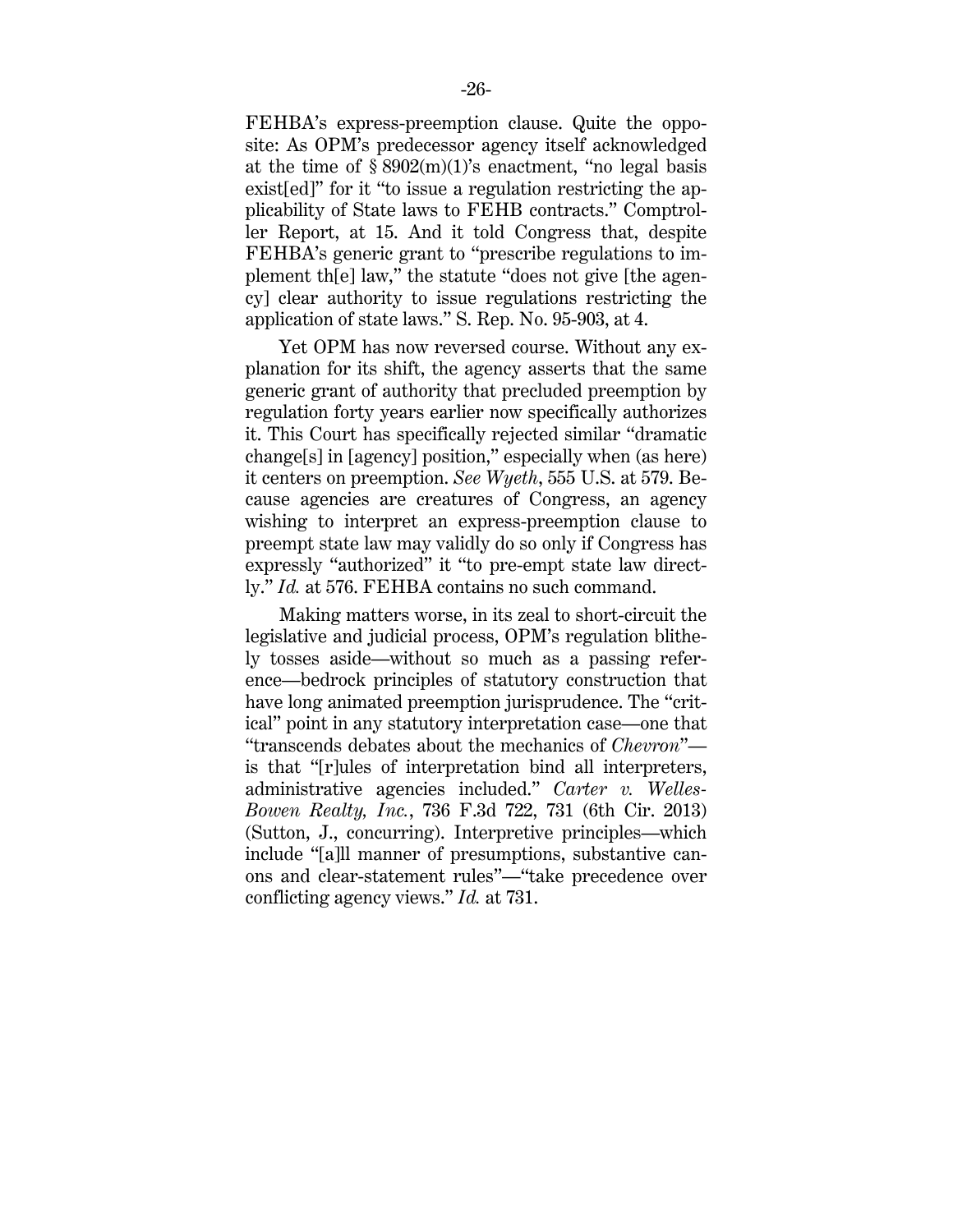That holds true for agency efforts to override the presumption against preemption, *Comm. of Mass. v. U.S. Dep't of Transp.*, 93 F.3d 890, 895 (D.C. Cir. 1996), and it holds true where an agency advances an interpretation that "raises serious constitutional concerns," *U.S. West, Inc. v. FCC*, 182 F.3d 1224, 1231 (10th Cir. 1999). Because OPM's regulation is openly at war with these principles—indeed, its *raison d'etre* is to overturn them—*Chevron* does not sanction its enforcement.

Resolving disputes over a statute's meaning is ordinarily the job of the courts. Agency deference is the exception to this rule, but it is not something to which an agency is entitled simply through "[m]ere ambiguity in a statute," *Michigan v. EPA*, 268 F.3d 1075, 1082 (D.C. Cir. 2001), or because it has "expressed an interpretation in the proper form," *AKM LLC v. Secretary of Labor*, 675 F.3d 752, 765 (D.C. Cir. 2012) (Brown, J., concurring). To the contrary, it is Congress's "delegation of authority to the agency to elucidate a specific provision of the statute" that permits an agency's interpretation to be given deference at all. *Chevron, U.S.A., Inc. v. Natural Res. Def. Council, Inc.*, 467 U.S. 837, 843-44 (1984). It is crucial that this Court safeguard this requirement, especially on questions directly implicating the delicate balance between state and federal sovereignty. OPM invites this Court to relax the limitations on its power and, in the process, to radically expand the ability of unelected bureaucrats to displace the federalism our Constitution demands. That invitation should be declined.

**C.** Finally, the Missouri Supreme Court was right to reject the idea that private contractual terms can preempt State laws—because the Supremacy Clause says no such thing. The Supremacy Clause of the Constitution states that "the Laws of the United States . . . shall be the supreme Law of the Land . . . any Thing in the Constitution or Laws of any State to the Contrary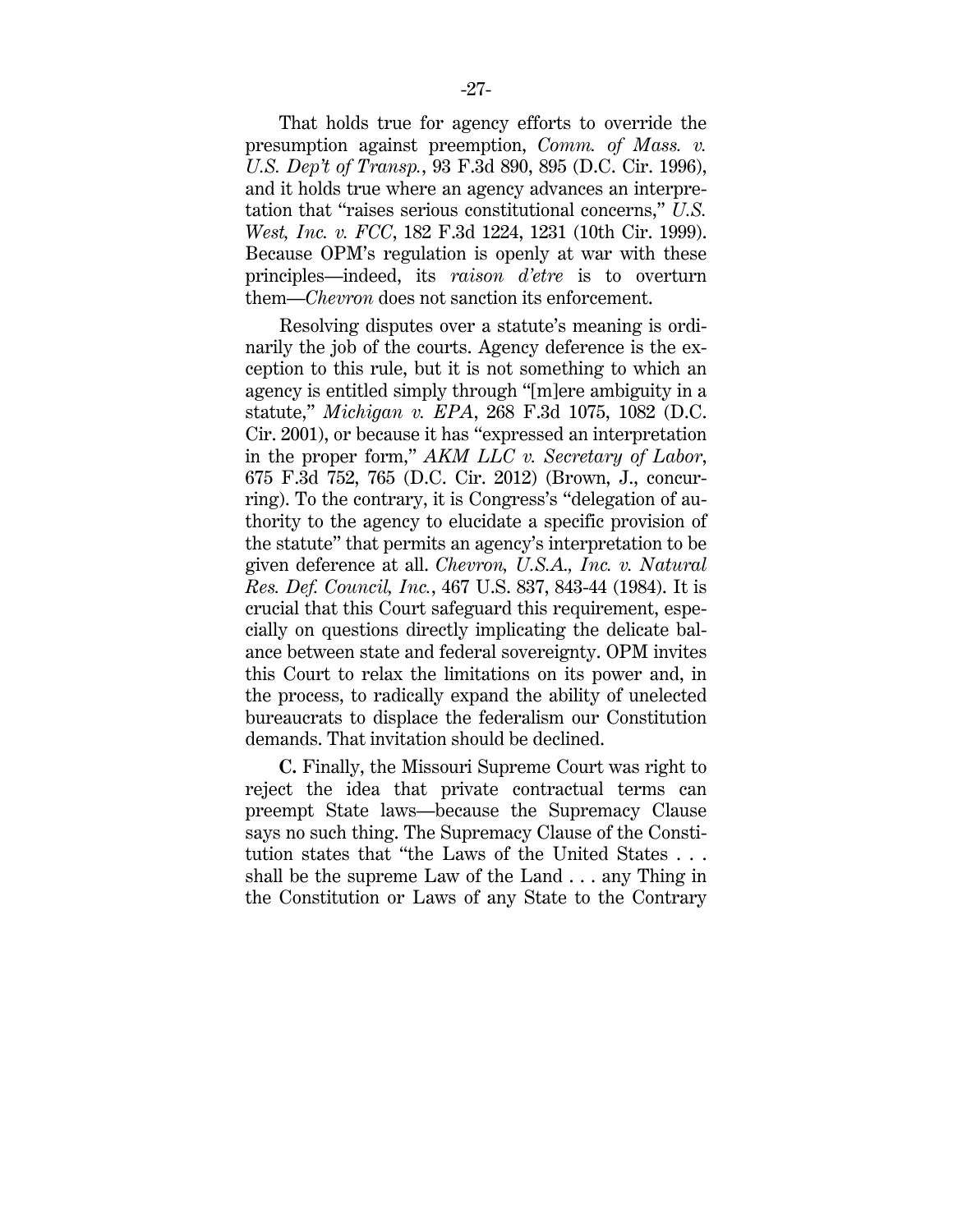notwithstanding." U.S. Const. Art. VI, cl. 2. By its terms, § 8902(m)(1) provides that certain contractual terms will "supersede and preempt" state laws in a particular field. There is no constitutional authority for doing so.

The Supremacy Clause does not permit contract terms between private parties to reign "supreme" over state law. *See Arthur D. Little, Inc. v. Comm'r of Health and Hosps.*, 481 N.E. 2d 441, 452 (Mass. 1985) ("[T]his court has been unable to locate authority in this or any jurisdiction which supports the proposition that a contract to which the Federal government is a party somehow constitutes Federal law for purposes of the supremacy clause."); *United States v. Yazell*, 382 U.S. 341, 353 (1966) ("None of the cases in which [the Supreme Court] has devised and applied a federal principle of law superseding state law involved an issue arising from an individually negotiated contract."). A "Law," as used in the Supremacy Clause, "connotes official, governmentimposed policies, not the terms of a private contract." *Am. Airlines, Inc. v. Wolens*, 513 U.S. 219, 229 n.5 (1995); *see also id.* at 241 (O'Connor, J., concurring in part and dissenting in part) (noting that, "[t]o be sure, the terms of private contracts are not laws"). And "FEHBA-authorized contracts" "are not" laws. *McVeigh*, 396 F.3d at 144. They are instead "privately" negotiated agreements "with insurance providers who are under no obligation to enter into the contracts in the first place." *Id.*

For this reason, embracing a "highly problematic, and probably unconstitutional" reading of FEHBA's preemption clause, as then-Judge Sotomayor put it, *id.* at 143, should give any court pause, and the Missouri Supreme Court's decision to reject such a reading was both prudent and correct. *See DeBartolo*, 485 U.S. at 575. It concluded, consistent with FEHBA's legislative history and this Court's cautionary warning, that the